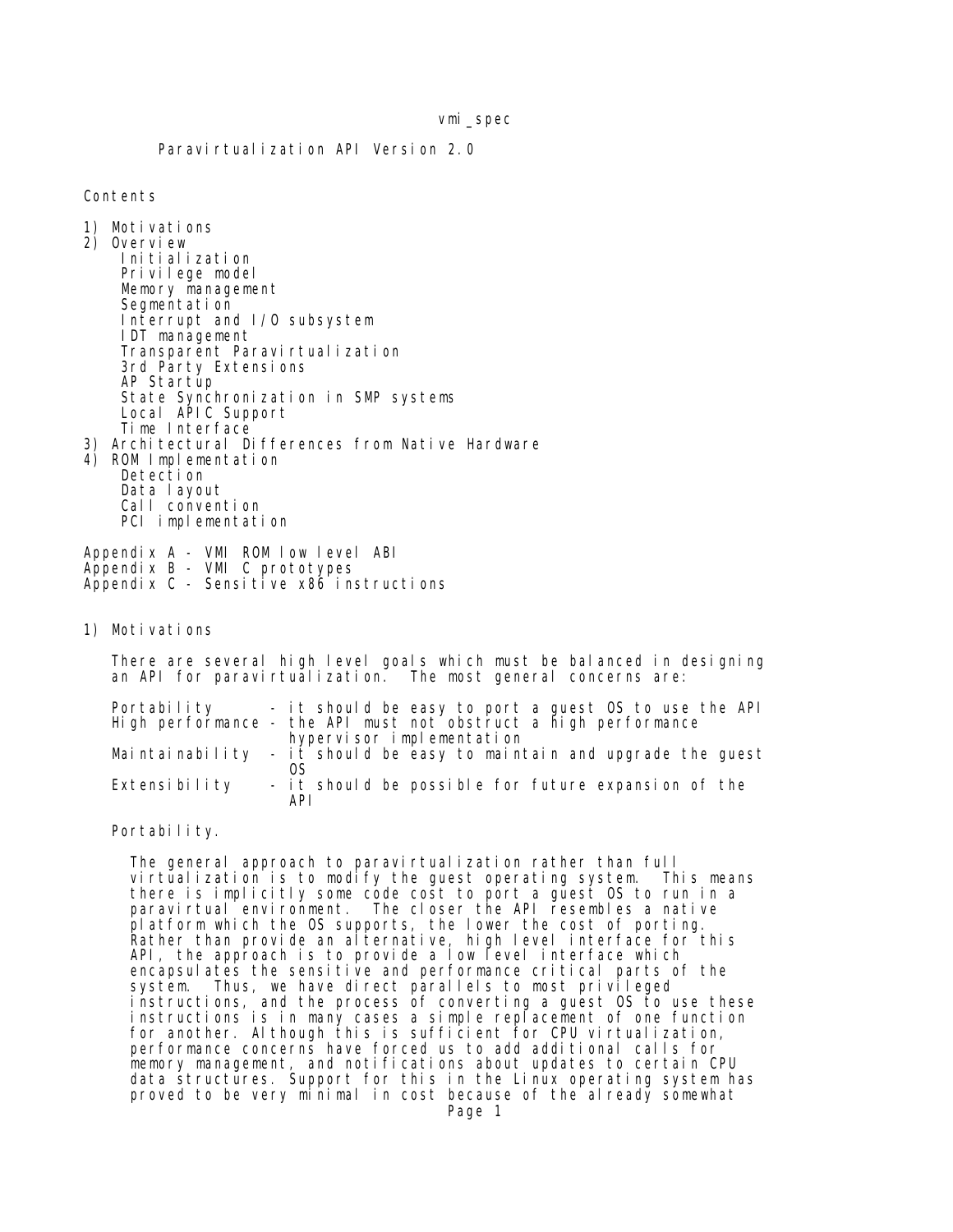portable and modular design of the memory management layer.

High Performance.

 Providing a low level API that closely resembles hardware does not provide any support for compound operations; indeed, typical compound operations on hardware can be updating of many page table entries, flushing system TLBs, or providing floating point safety. Since these operations may require several privileged or sensitive operations, it becomes important to defer some of these operations until explicit flushes are issued, or to provide higher level operations around some of these functions. In order to keep with the goal of portability, this has been done only when deemed necessary for performance reasons, and we have tried to package these compound operations into methods that are typically used in guest operating systems. In the future, we envision that additional higher level abstractions will be added as an adjunct to the low-level API. These higher level abstractions will target large bulk operations such as creation, and destruction of address spaces, context switches, thread creation and control.

#### Maintainability.

In the course of development with a virtualized environment, it is not uncommon for support of new features or higher performance to require radical changes to the operation of the system. If these changes are visible to the guest OS in a paravirtualized system, this will require updates to the guest kernel, which presents a maintenance problem. In the Linux world, the rapid pace of development on the kernel means new kernel versions are produced<br>every few months. This rapid pace is not always appropriate for This rapid pace is not always appropriate for end users, so it is not uncommon to have dozens of different versions of the Linux kernel in use that must be actively supported. To keep this many versions in sync with potentially radical changes in the paravirtualized system is not a scalable solution. To reduce the maintenance burden as much as possible, while still allowing the implementation to accommodate changes, the design provides a stable ABI with semantic invariants. The underlying implementation of the ABI and details of what data or how it communicates with the hypervisor are not visible to the guest OS. As a result, in most cases, the guest OS need not even be recompiled to work with a newer hypervisor. This allows performance optimizations, bug fixes, debugging, or statistical instrumentation to be added to the API implementation without any impact on the guest kernel. This is achieved by publishing a block of code from the hypervisor in the form of a ROM. The guest OS makes calls into this ROM to perform privileged or sensitive actions in the system.

### Extensibility.

 In order to provide a vehicle for new features, new device support, and general evolution, the API uses feature compartmentalization<br>with controlled versioning. The API is split into sections, with The API is split into sections, with each section having independent versions. Each section has a top level version which is incremented for each major revision, with a minor version indicating incremental level. Version compatibility is based on matching the major version field, and changes of the major version are assumed to break compatibility. This allows accurate matching of compatibility. In the event of incompatible API changes, multiple APIs may be advertised by the hypervisor if it wishes to support older versions of guest kernels. This provides the most general forward / backward compatibility possible. Currently, the API has a core section for CPU /  $M$ MU virtualization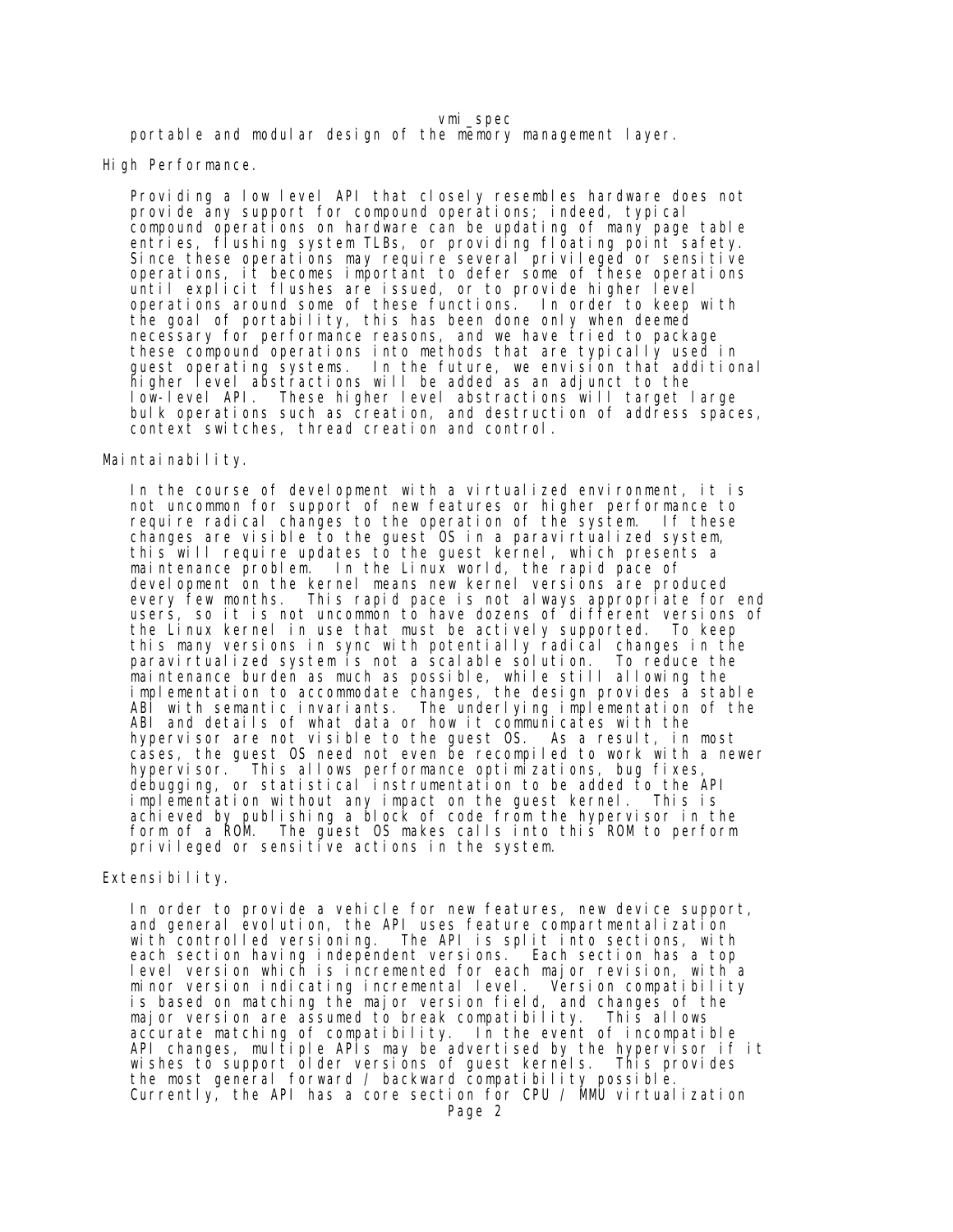vmi\_spec support, with additional sections provided for each supported device class.

2) Overview

Initialization.

 Initialization is done with a bootstrap loader that creates the "start of day" state. This is a known state, running 32-bit protected mode code with paging enabled. The guest has all the standard structures in memory that are provided by a native ROM boot environment, including a memory map and ACPI tables. For the native hardware, this bootstrap loader can be run before the kernel code proper, and this environment can be created readily from within the hypervisor for the virtual case. At some point, the bootstrap loader or the kernel itself invokes the initialization call to enter paravirtualized mode.

Privilege Model.

The guest kernel must be modified to run at a dynamic privilege level, since if entry to paravirtual mode is successful, the kernel is no longer allowed to run at the highest hardware privilege level. On the IA-32 architecture, this means the kernel will be running at CPL 1-2, and with the hypervisor running at CPL0, and user code at CPL3. The IOPL will be lowered as well to avoid giving the guest direct access to hardware ports and control of the interrupt flag.

 This change causes certain IA-32 instructions to become "sensitive", so additional support for clearing and setting the hardware interrupt flag are present. Since the switch into paravirtual mode may happen dynamically, the guest OS must not rely on testing for a specific privilege level by checking the RPL field of segment selectors, but should check for privileged execution by performing an (RPL != 3 && !EFLAGS\_VM) comparison. This means the DPL of kernel ring descriptors in the GDT or LDT may be raised to match the CPL of the kernel. This change is visible by inspecting the segments registers while running in privileged code, and by using the LAR instruction.

 The system also cannot be allowed to write directly to the hardware GDT, LDT, IDT, or TSS, so these data structures are maintained by the hypervisor, and may be shadowed or guest visible structures. These structures are required to be page aligned to support non-shadowed operation.

 Currently, the system only provides for two guest security domains, kernel (which runs at the equivalent of virtual CPL-0), and user (which runs at the equivalent of virtual CPL-3, with no hardware access). Typically, this is not a problem, but if a guest OS relies on using multiple hardware rings for privilege isolation, this interface would need to be expanded to support that.

### Memory Management.

 Since a virtual machine typically does not have access to all the physical memory on the machine, there is a need to redefine the physical address space layout for the virtual machine. The spectrum of possibilities ranges from presenting the guest with a view of a physically contiguous memory of a boot-time determined size, exactly what the guest would see when running on hardware, to the opposite, which presents the guest with the actual machine pages which the hypervisor has allocated for it. Using this approach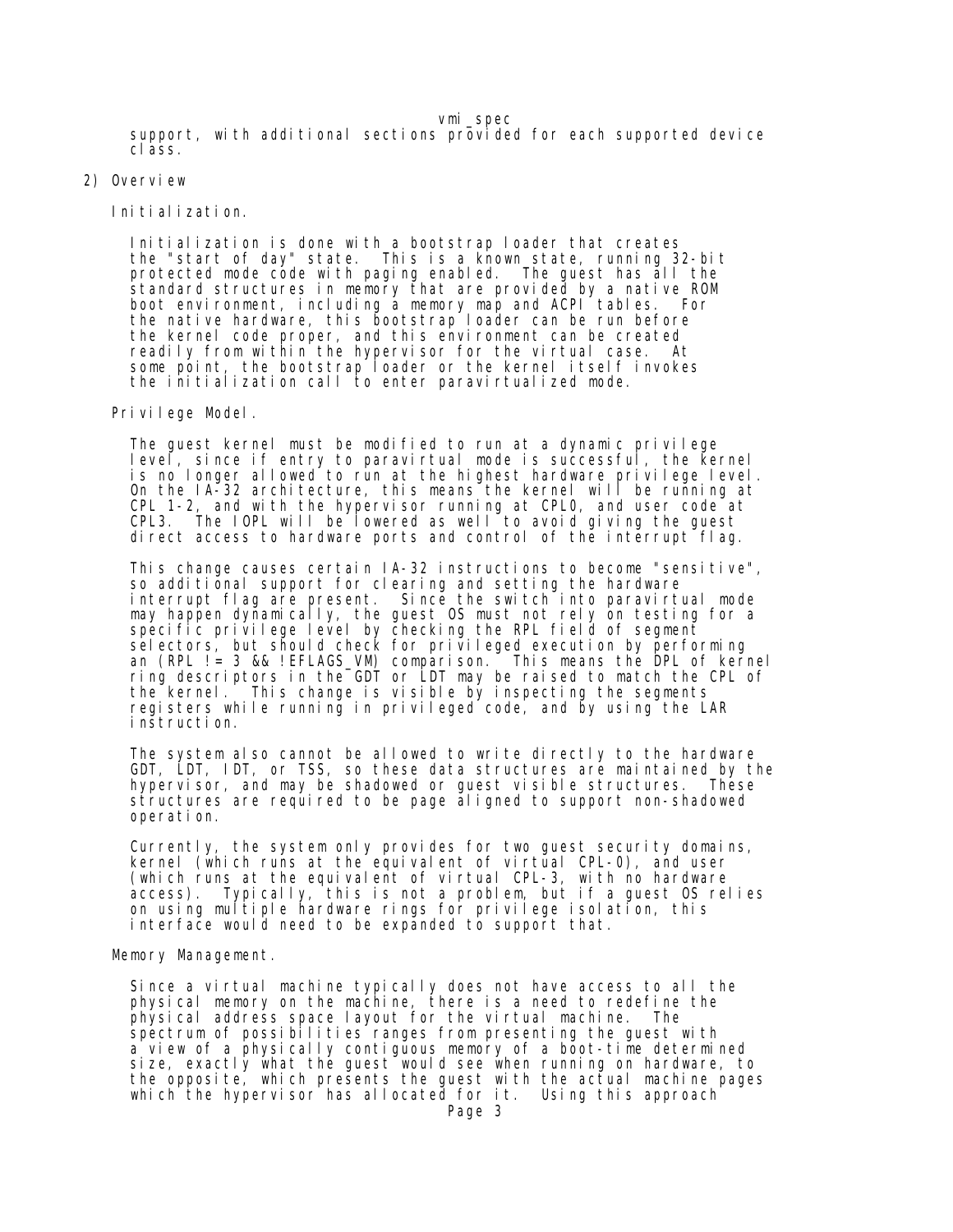requires the guest to obtain information about the pages it has from the hypervisor; this can be done by using the memory map which would normally be passed to the guest by the BIOS.

 The interface is designed to support either mode of operation. This allows the implementation to use either direct page tables or shadow page tables, or some combination of both. All writes to page table entries are done through calls to the hypervisor interface layer. The guest notifies the hypervisor about page tables updates, flushes, and invalidations through API calls.

The guest OS is also responsible for notifying the hypervisor about which pages in its physical memory are going to be used to hold page tables or page directories. Both PAE and non-PAE paging modes are supported. When the guest is finished using pages as page tables, it should release them promptly to allow the hypervisor to free the page table shadows. Using a page as both a page table and a page directory for linear page table access is possible, but currently not supported by our implementation.

The hypervisor lives concurrently in the same address space as the guest operating system. Although this is not strictly necessary on IA-32 hardware, performance would be severely degraded if that were not the case. The hypervisor must therefore reserve some portion of linear address space for its own use. The implementation currently reserves the top 64 megabytes of linear space for the hypervisor. This requires the guest to relocate any data in high linear space down by 64 megabytes. For non-paging mode guests, this means the high 64 megabytes of physical memory should be reserved. Because page tables are not sensitive to CPL, only to user/supervisor level, the hypervisor must combine segment protection to ensure that the guest can not access this 64 megabyte region.

 An experimental patch is available to enable boot-time sizing of the hypervisor hole.

#### Segmentation.

The IA-32 architecture provides segmented virtual memory, which can be used as another form of privilege separation. Each segment contains a base, limit, and properties. The base is added to the virtual address to form a linear address. The limit determines the length of linear space which is addressable through the segment. The properties determine read/write, code and data size of the region, as well as the direction in which segments grow. Segments are loaded from descriptors in one of two system tables, the GDT or the LDT, and the values loaded are cached until the next load of the segment. This property, known as segment caching, allows the machine to be put into a non-reversible state by writing over the descriptor table entry from which a segment was loaded. There is no efficient way to extract the base field of the segment after it is loaded, as it is hidden by the processor. In a hypervisor environment, the guest OS can be interrupted at any point in time by interrupts and NMIs which must be serviced by the hypervisor. The hypervisor must be able to recreate the original guest state when it is done servicing the external event.

 To avoid creating non-reversible segments, the hypervisor will forcibly reload any live segment registers that are updated by writes to the descriptor tables.  $*\bar{N}$ .B - in the event that a segment is put into an invalid or not present state by an update to the descriptor table, the segment register must be forced to NULL so that reloading it will not cause a general protection fault (#GP)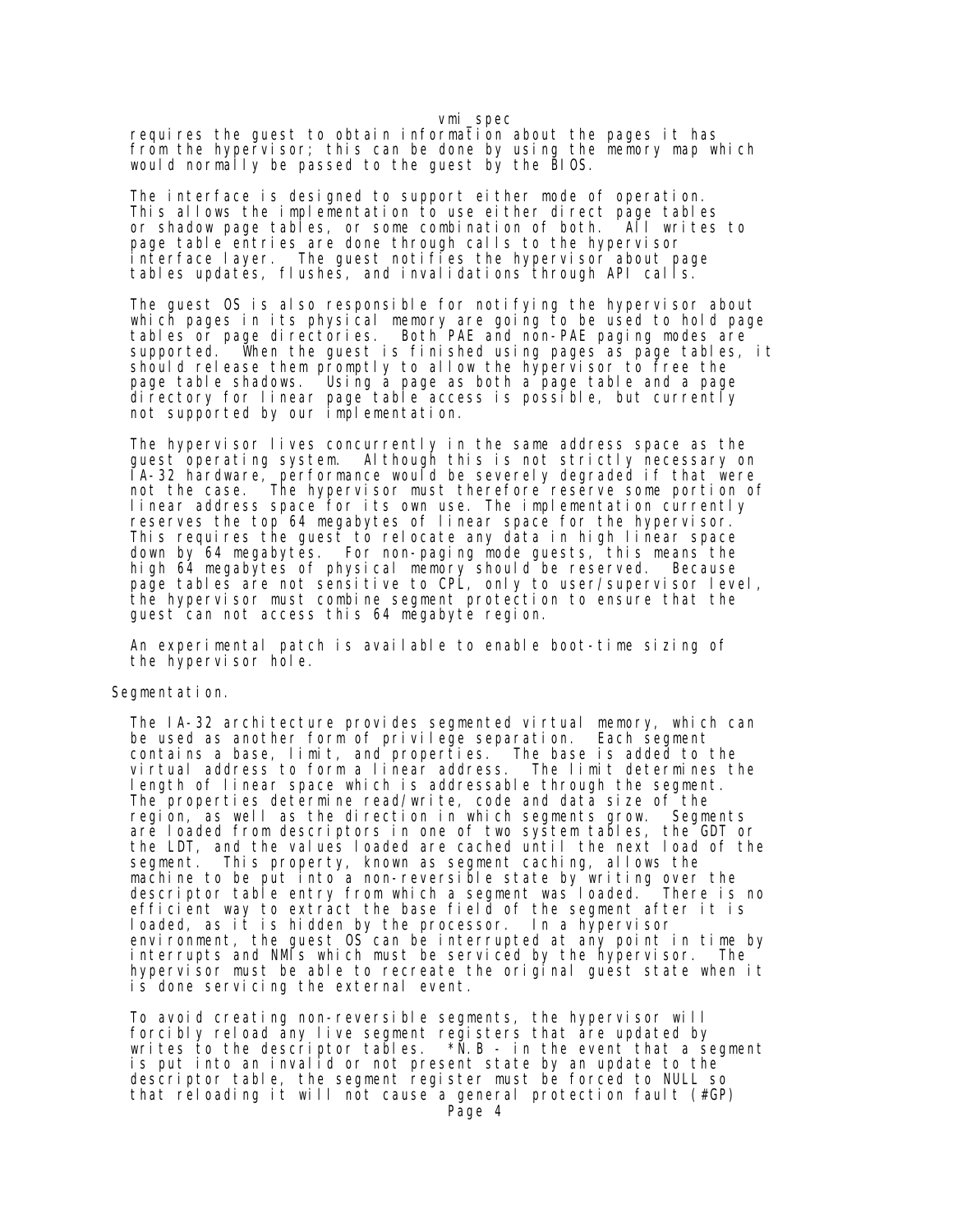vmi\_spec when restoring the guest state. This may require the guest to save the segment register value before issuing a hypervisor API call which will update the descriptor table. \*

 Because the hypervisor must protect its own memory space from privileged code running in the guest at CPL1-2, descriptors may not provide access to the 64 megabyte region of high linear space. To achieve this, the hypervisor will truncate descriptors in the descriptor tables. This means that attempts by the guest to access through negative offsets to the segment base will fault, so this is highly discouraged (some TLS implementations on Linux do this). In addition, this causes the truncated length of the segment to become visible to the guest through the LSL instruction.

Interrupt and I/O Subsystem.

For security reasons, the guest operating system is not given control over the hardware interrupt flag. We provide a virtual interrupt flag that is under guest control. The virtual operating system always runs with hardware interrupts enabled, but hardware interrupts are transparent to the guest. The API provides calls for all instructions which modify the interrupt flag.

The paravirtualization environment provides a legacy programmable interrupt controller (PIC) to the virtual machine. Future releases will provide a virtual interrupt controller (VIC) that provides more advanced features.

 In addition to a virtual interrupt flag, there is also a virtual IOPL field which the guest can use to enable access to port I/O from userspace for privileged applications.

 Generic PCI based device probing is available to detect virtual devices. The use of PCI is pragmatic, since it allows a vendor ID, class ID, and device ID to identify the appropriate driver for each virtual device.

IDT Management.

The paravirtual operating environment provides the traditional x86 interrupt descriptor table for handling external interrupts, software interrupts, and exceptions. The interrupt descriptor table provides the destination code selector and EIP for interruptions. The current task state structure (TSS) provides the new stack address to use for interruptions that result in a privilege level change. The guest OS is responsible for notifying the hypervisor when it updates the stack address in the TSS.

 Two types of indirect control flow are of critical importance to the performance of an operating system. These are system calls and page faults. The guest is also responsible for calling out to the hypervisor when it updates gates in the IDT. Making IDT and TSS updates known to the hypervisor in this fashion allows efficient delivery through these performance critical gates.

Transparent Paravirtualization.

 The guest operating system may provide an alternative implementation of the VMI option rom compiled in. This implementation should provide implementations of the VMI calls that are suitable for running on native x86 hardware. This code may be used by the guest operating system while it is being loaded, and may also be used if the operating system is loaded on hardware that does not support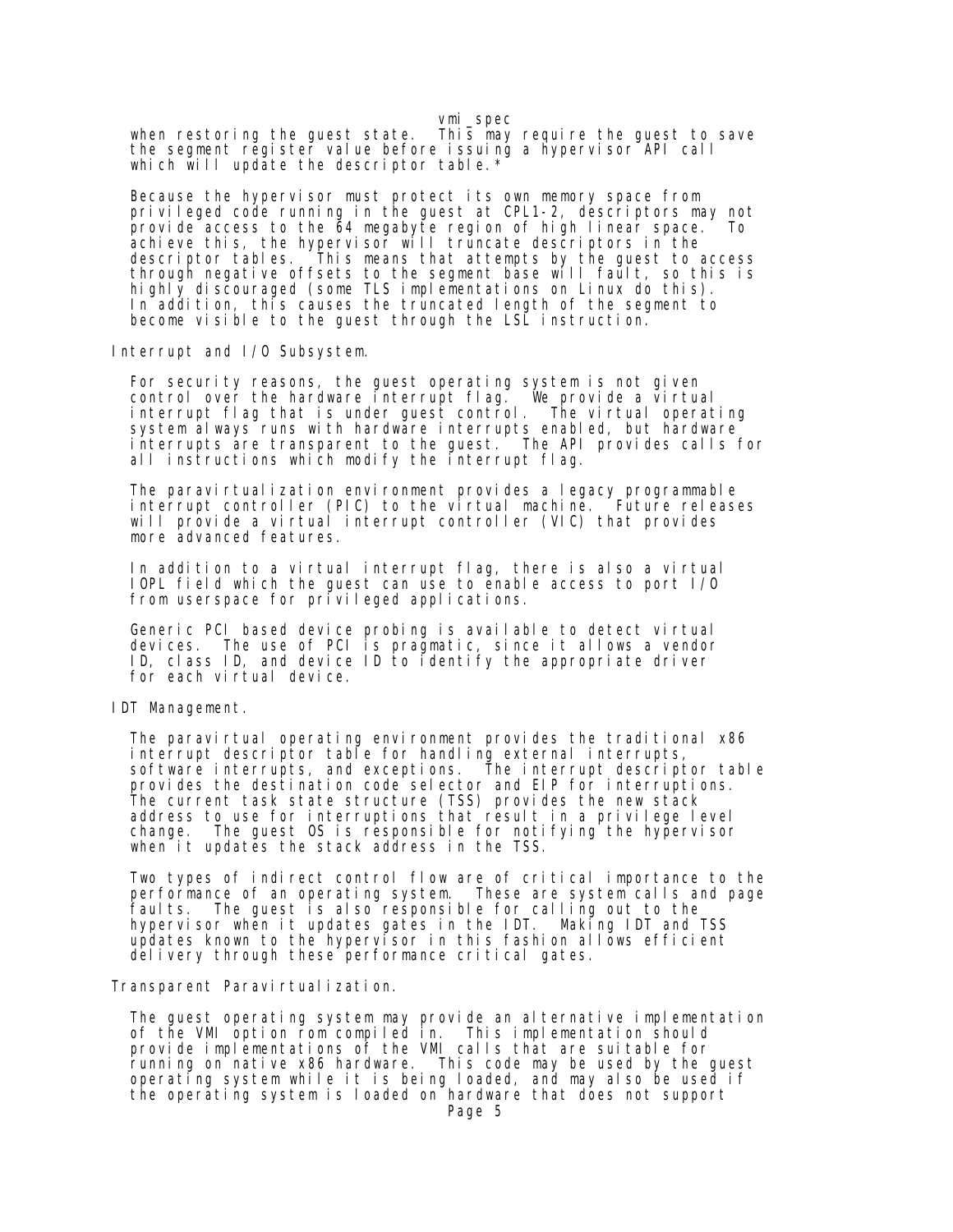paravirtual i zation.

 When the guest detects that the VMI option rom is available, it replaces the compiled-in version of the rom with the rom provided by the platform. This can be accomplished by copying the rom contents, or by remapping the virtual address containing the compiled-in rom to point to the platform's ROM. When booting on a platform that does not provide a VMI rom, the operating system can continue to use the compiled-in version to run in a non-paravirtualized fashion.

3rd Party Extensions.

 If desired, it should be possible for 3rd party virtual machine monitors to implement a paravirtualization environment that can run guests written to this specification.

 The general mechanism for providing customized features and capabilities is to provide notification of these feature through the CPUID call, and allowing configuration of CPU features through RDMSR / WRMSR instructions. This allows a hypervisor vendor ID to be published, and the kernel may enable or disable specific features based on this id. This has the advantage of following closely the boot time logic of many operating systems that enables certain performance enhancements or bugfixes based on processor revision, using exactly the same mechanism.

 An exact formal specification of the new CPUID functions and which functions are vendor specific is still needed.

AP Startup.

Application Processor startup in paravirtual SMP systems works a bit differently than in a traditional x86 system.

APs will launch directly in paravirtual mode with initial state provided by the BSP. Rather than the traditional init/startup Rather than the traditional init/startup IPI sequence, the BSP must issue the init IPI, a set application processor state hypercall, followed by the startup IPI.

 The initial state contains the AP's control registers, general purpose registers and segment registers, as well as the IDTR, GDTR, LDTR and EFER. Any processor state not included in the initial AP state (including x87 FPRs, SSE register states, and MSRs other than EFER), are left in the poweron state.

 The BSP must construct the initial GDT used by each AP. The segment register hidden state will be loaded from the GDT specified in the initial AP state. The IDT and (if used) LDT may either be constructed by the BSP or by the AP.

 Similarly, the initial page tables used by each AP must also be constructed by the BSP.

 If an AP's initial state is invalid, or no initial state is provided before a start IPI is received by that AP, then the AP will fail to start. It is therefore advisable to have a timeout for waiting for AP's to start, as is recommended for traditional x86 systems.

 See VMI\_SetInitialAPState in Appendix A for a description of the  $VML$  SetInitial APState hypercall and the associated APState data structure.

State Synchronization In SMP Systems.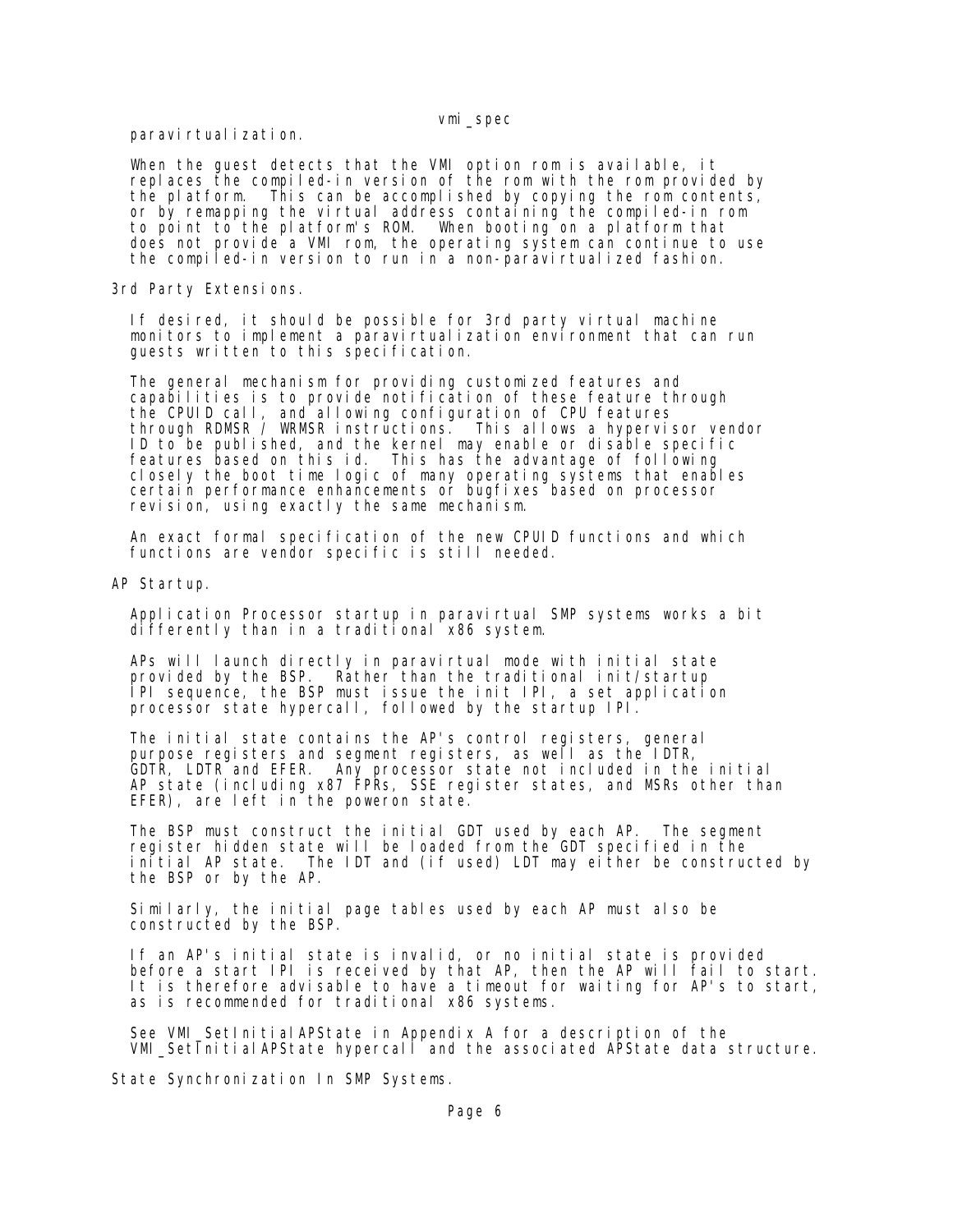Some in-memory data structures that may require no special synchronization on a traditional x86 systems need special handling when run on a hypervisor. Two of particular note are the descriptor tables and page tables.

 Each processor in an SMP system should have its own GDT and LDT. Changes to each processor's descriptor tables must be made on that processor via the appropriate VMI calls. There is no VMI interface for updating another CPU's descriptor tables (aside from VMI\_SetInitialAPState), and the result of memory writes to other processors' descriptor tables are undefined.

 Page tables have slightly different semantics than in a traditional x86 system. As in traditional x86 systems, page table writes may not be respected by the current CPU until a TLB flush or invlpg is issued. In a paravirtual system, the hypervisor implementation is free to provide either shared or private caches of the guest's page tables. Page table updates must therefore be propagated to the other CPUs before they are guaranteed to be noticed.

 In particular, when doing TLB shootdown, the initiating processor must ensure that all deferred page table updates are flushed to the hypervisor, to ensure that the receiving processor has the most up-to-date mapping when it performs its invlpg.

Local APIC Support.

 A traditional x86 local APIC is provided by the hypervisor. The local APIC is enabled and its address is set via the IA32\_APIC\_BASE MSR, as usual. APIC registers may be read and written via ordinary memory operations.

 For performance reasons, higher performance APIC read and write interfaces are provided. If possible, these interfaces should be used to access the local APIC.

 The IO-APIC is not included in this spec, as it is typically not performance critical, and used mainly for initial wiring of IRQ pins. Currently, we implement a fully functional IO-APIC with all the capabilities of real hardware. This may seem like an unnecessary burden, but if the goal is transparent paravirtualization, the kernel must provide fallback support for an IO-APIC anyway. In addition, the hypervisor must support an IO-APIC for SMP non-paravirtualized guests. The net result is less code on both sides, and an already well defined interface between the two. This avoids the complexity burden of having to support two different interfaces to achieve the same task.

 One shortcut we have found most helpful is to simply disable NMI delivery to the paravirtualized kernel. There is no reason NMIs can't be supported, but typical uses for them are not as productive in a virtualized environment. Watchdog NMIs are of limited use if the OS is already correct and running on stable hardware; profiling NMIs are similarly of less use, since this task is accomplished with more accuracy in the VMM itself; and NMIs for machine check errors should be handled outside of the VM. The addition of NMI support does create additional complexity for the trap handling code in the VM, and although the task is surmountable, the value proposition is debatable. Here, again, feedback is desired.

Time Interface.

 In a virtualized environment, virtual machines (VM) will time share the system with each other and with other processes running on the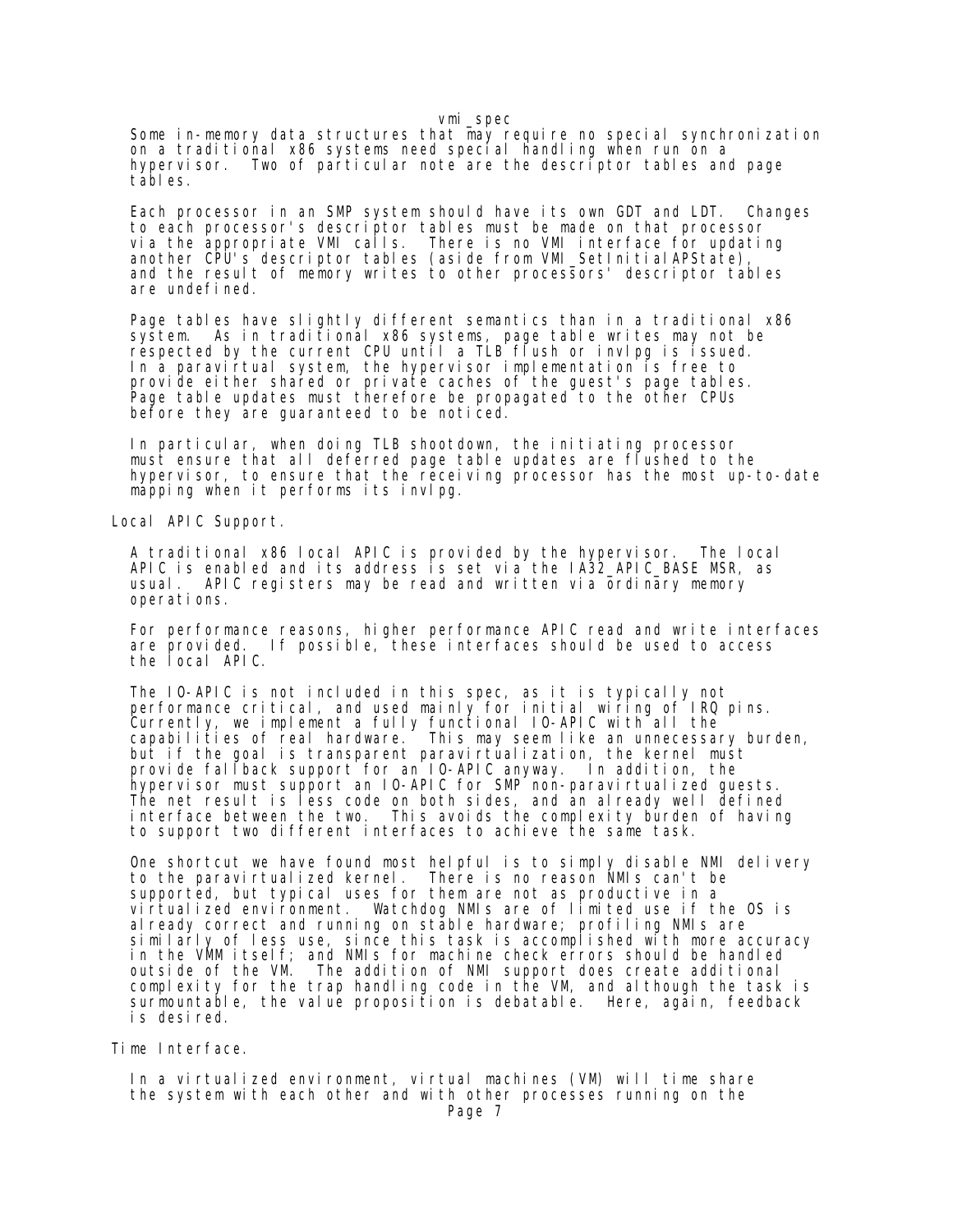host system. Therefore, a VM's virtual CPUs (VCPUs) will be executing on the host's physical CPUs (PCPUs) for only some portion of time. This section of the VMI exposes a paravirtual view of time to the guest operating systems so that they may operate more effectively in a virtual environment. The interface also provides a way for the VCPUs to set alarms in this paravirtual view of time.

Time Domains:

a) Wallclock Time:

 Wallclock time exposed to the VM through this interface indicates the number of nanoseconds since epoch, 1970-01-01T00:00:00Z (ISO 8601 date format). If the host's wallclock time changes (say, when an error in the host's clock is corrected), so does the wallclock time as viewed through this interface.

b) Real Time:

 Another view of time accessible through this interface is real time. Real time always progresses except for when the VM is stopped or suspended. Real time is presented to the guest as a counter which increments at a constant rate defined (and presented) by the hypervisor. All the VCPUs of a VM share the same real time counter.

 The unit of the counter is called "cycles". The unit and initial value (corresponding to the time the VM enters para-virtual mode) are chosen by the hypervisor so that the real time counter will not rollover in any practical length of time. It is expected that the frequency (cycles per second) is chosen such that this clock provides a "high-resolution" view of time. The unit can only change when the VM (re)enters paravirtual mode.

c) Stolen time and Available time:

 A VCPU is always in one of three states: running, halted, or ready. The VCPU is in the 'running' state if it is executing. When the VCPU executes the HLT interface, the VCPU enters the 'halted' state and remains halted until there is some work pending for the VCPU (e.g. an alarm expires, host I/O completes on behalf of virtual I/O). At this point, the VCPU enters the 'ready' state (waiting for the hypervisor to reschedule it). Finally, at any time when the VCPU is not in the 'running' state nor the 'halted' state, it is in the 'ready' state.

 For example, consider the following sequence of events, with times given in real time:

(Example 1)

- At 0 ms, VCPU executing guest code.
- At 1 ms, VCPU requests virtual 1/0.
- At 2 ms, Host performs I/O for virtual I/0.
- At 3 ms, VCPU executes VMI\_Halt.
	- At 4 ms, Host completes  $1/\overline{0}$  for virtual  $1/0$  request.
- At 5 ms, VCPU begins executing guest code, vectoring to the interrupt handler for the device initiating the virtual I/O.
- At 6 ms, VCPU preempted by hypervisor. At 9 ms, VCPU begins executing guest code.

 From 0 ms to 3 ms, VCPU is in the 'running' state. At 3 ms, VCPU enters the 'halted' state and remains in this state until the 4 ms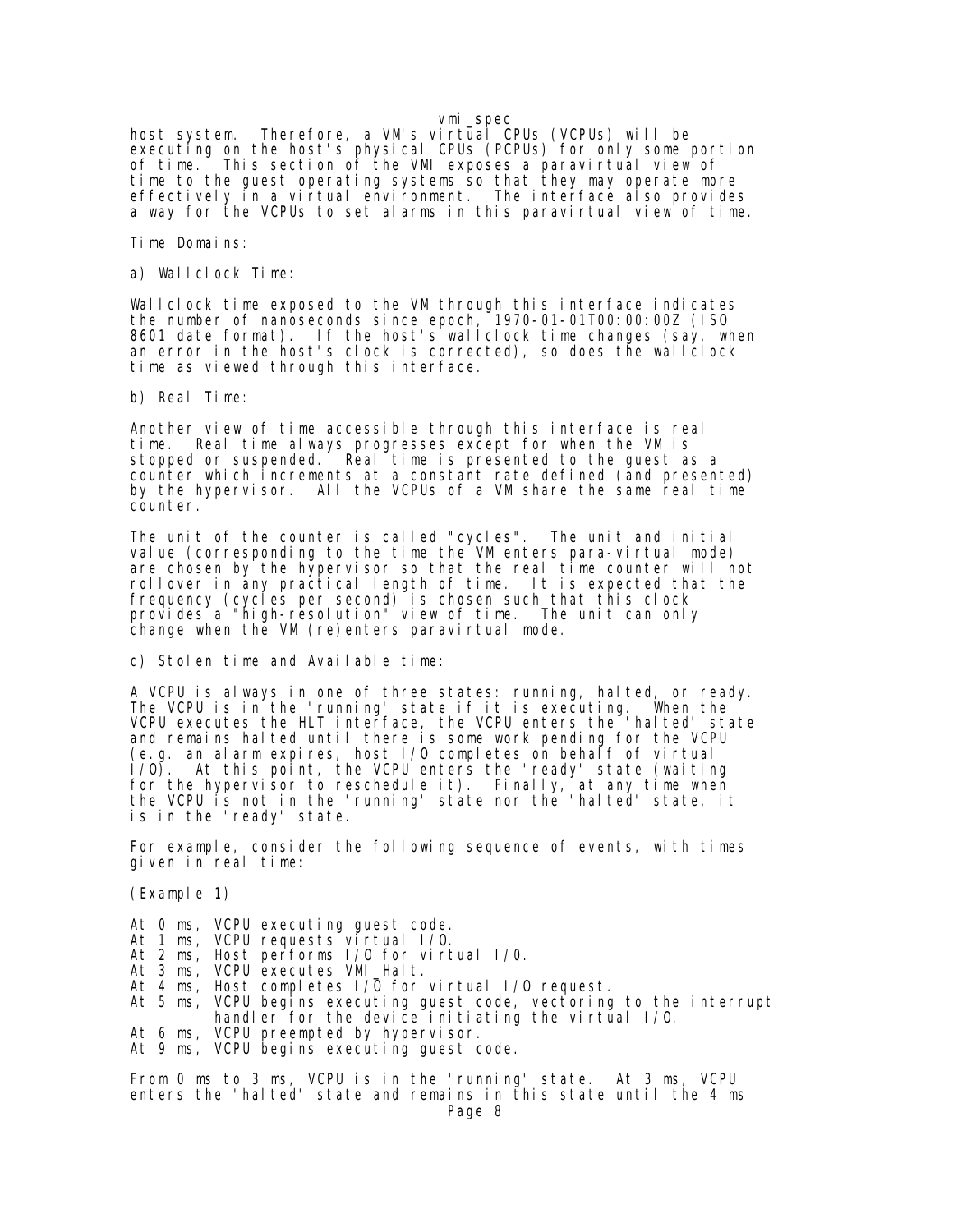mark. From 4 ms to 5 ms, the VCPU is in the 'ready' state. At 5 ms, the VCPU re-enters the 'running' state until it is preempted by the hypervisor at the 6 ms mark. From 6 ms to 9 ms, VCPU is again in the 'ready' state, and finally 'running' again after 9 ms.

 Stolen time is defined per VCPU to progress at the rate of real time when the VCPU is in the 'ready' state, and does not progress otherwise. Available time is defined per VCPU to progress at the rate of real time when the VCPU is in the 'running' and 'halted' states, and does not progress when the VCPU is in the 'ready' state.

 So, for the above example, the following table indicates these time values for the VCPU at each ms boundary.

|  |  | Real time Stolen time Available time |  |
|--|--|--------------------------------------|--|
|  |  |                                      |  |
|  |  |                                      |  |
|  |  |                                      |  |
|  |  |                                      |  |
|  |  |                                      |  |
|  |  |                                      |  |
|  |  |                                      |  |
|  |  |                                      |  |
|  |  |                                      |  |
|  |  |                                      |  |
|  |  |                                      |  |
|  |  |                                      |  |

 Notice that at any point:  $real_t$ ime == stolen\_time + available\_time

 Stolen time and available time are also presented as counters in "cycles" units. The initial value of the stolen time counter is 0. This implies the initial value of the available time counter is the same as the real time counter.

### Alarms:

 Alarms can be set (armed) against the real time counter or the available time counter. Alarms can be programmed to expire once (one-shot) or on a regular period (periodic). They are armed by indicating an absolute counter value expiry, and in the case of a periodic alarm, a non-zero relative period counter value. [TBD: The method of wiring the alarms to an interrupt vector is dependent upon the virtual interrupt controller portion of the interface. Currently, the alarms may be wired as if they are attached to IRQ0 or the vector in the local APIC LVTT. This way, the alarms can be used as drop in replacements for the PIT or local APIC timer.]

 Alarms are per-vcpu mechanisms. An alarm set by vcpu0 will fire only on  $vcpu0$ , while an alarm set by  $vcpu1$  will only fire on  $vcpu1$ . If an alarm is set relative to available time, its expiry is a value relative to the available time counter of the vcpu that set it.

 The interface includes a method to cancel (disarm) an alarm. On each vcpu, one alarm can be set against each of the two counters (real time and available time). A vcpu in the 'halted' state becomes 'ready' when any of its alarm's counters reaches the expiry.

 An alarm "fires" by signaling the virtual interrupt controller. An alarm will fire as soon as possible after the counter value is Page 9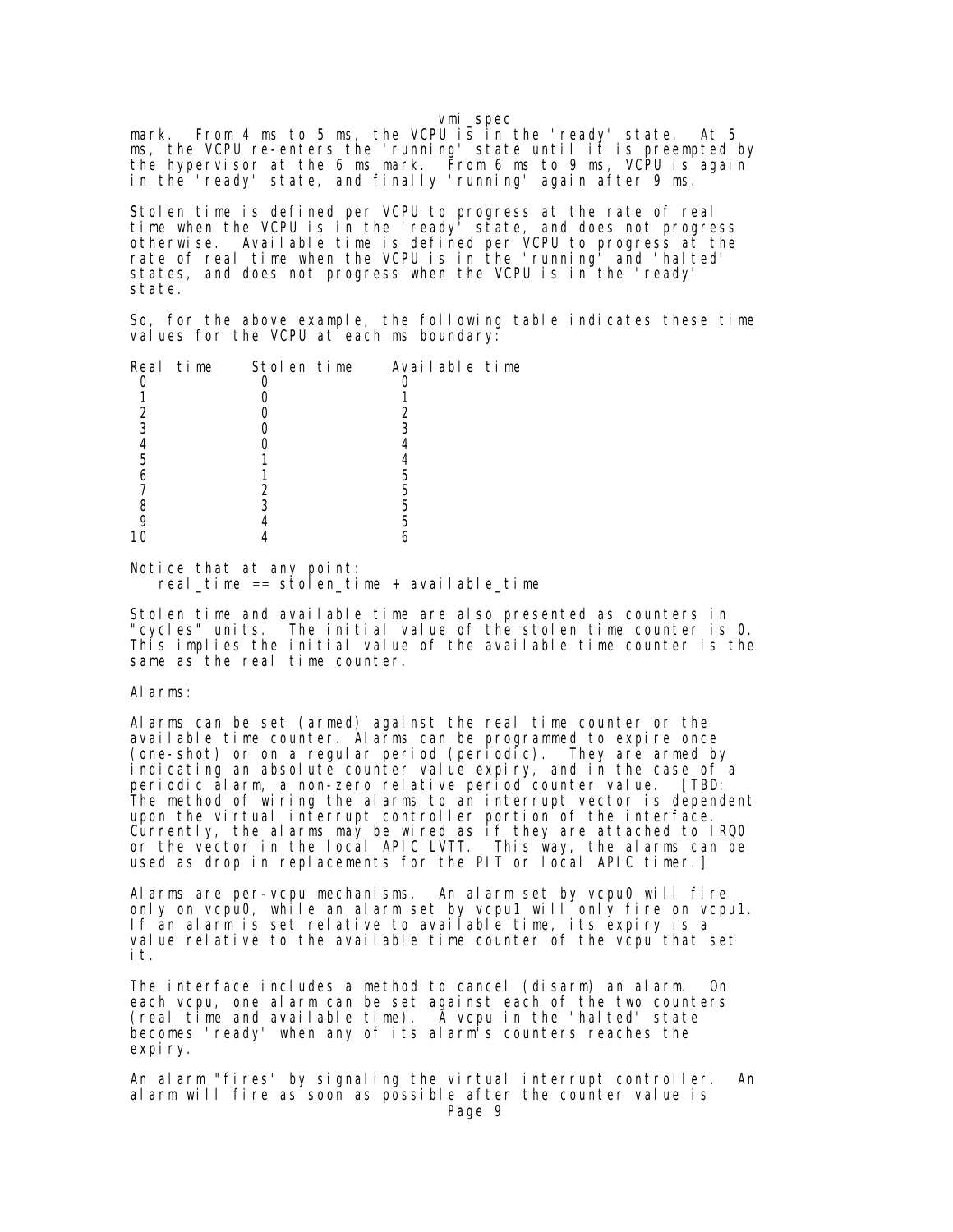greater than or equal to the alarm's current expiry. However, an alarm can fire only when its vcpu is in the 'running' state.

If the alarm is periodic, a sequence of expiry values,

 $E(i) = e0 + p * i$ ,  $i = 0, 1, 2, 3, ...$ 

 where 'e0' is the expiry specified when setting the alarm and 'p' is the period of the alarm, is used to arm the alarm. Initially, E(0) is used as the expiry. When the alarm fires, the next expiry value in the sequence that is greater than the current value of the counter is used as the alarm's new expiry.

 One-shot alarms have only one expiry. When a one-shot alarm fires, it is automatically disarmed.

 Suppose an alarm is set relative to real time with expiry at the 3 ms mark and a period of 2 ms. It will expire on these real time marks: 3, 5, 7, 9. Note that even if the alarm does not fire during the 5 ms to 7 ms interval, the alarm can fire at most once during the 7 ms to 9 ms interval (unless, of course, it is reprogrammed).

 If an alarm is set relative to available time with expiry at the 1 ms mark (in available time) and with a period of 2 ms, then it will expire on these available time marks: 1, 3, 5. In the scenario described in example 1, those available time values correspond to these values in real time: 1, 3, 6.

3) Architectural Differences from Native Hardware.

 For the sake of performance, some requirements are imposed on kernel fault handlers which are not present on real hardware. Most modern operating systems should have no trouble meeting these requirements. Failure to meet these requirements may prevent the kernel from working properly.

- 1) The hardware flags on entry to a fault handler may not match the EFLAGS image on the fault handler stack. The stack image is correct, and will have the correct state of the interrupt and arithmetic flags.
- 2) The stack used for kernel traps must be flat that is, zero base, segment limit determined by the hypervisor.
- 3) On entry to any fault handler, the stack must have sufficient space to hold 32 bytes of data, or the guest may be terminated.
- 4) When calling VMI functions, the kernel must be running on a flat 32-bit stack and code segment.
- 5) Most VMI functions require flat data and extra segment (DS and ES) segments as well; notable exceptions are IRET and SYSEXIT. XXXPara - may need to add STI and CLI to this list.
- 6) Interrupts must always be enabled when running code in userspace.
- 7) IOPL semantics for userspace are changed; although userspace may be granted port access, it can not affect the interrupt flag.
- 8) The EIPs at which faults may occur in VMI calls may not match the original native instruction EIP; this is a bug in the system today, as many guests do rely on lazy fault handling.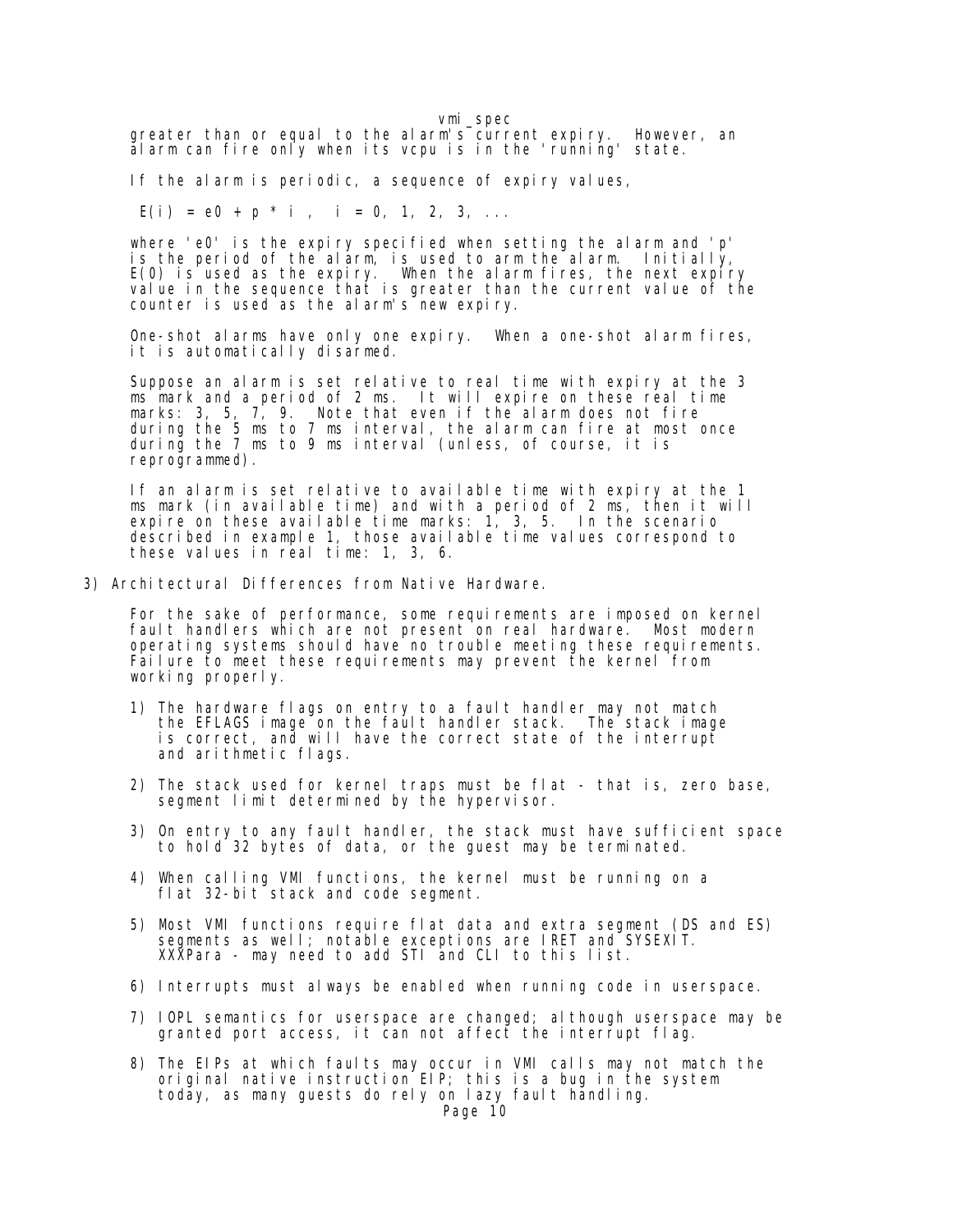9) On entry to V8086 mode, MSR\_SYSENTER\_CS is cleared to zero.

 10) Todo - we would like to support these features, but they are not fully tested and / or implemented:

> Userspace 16-bit stack support Proper handling of faulting IRETs

#### 4) ROM Implementation

Modularization

 Originally, we envisioned modularizing the ROM API into several subsections, but the close coupling between the initial layers and the requirement to support native PCI bus devices has made ROM components for network or block devices unnecessary to this point in time.

> VMI - the virtual machine interface. This is the core CPU, I/O and MMU virtualization layer. I/O is currently limited to port access to emulated devices.

## Detection

The presence of hypervisor ROMs can be recognized by scanning the upper region of the first megabyte of physical memory. Multiple ROMs may be provided to support older API versions for legacy guest OS support. ROM detection is done in the traditional manner, by scanning the memory region from C8000h - DFFFFh in 2 kilobyte increments. The romSignature bytes must be '0x55, 0xAA', and the checksum of the region indicated by the romLength field must be zero. The checksum is a simple 8-bit addition of all bytes in the ROM region.

#### Data layout

|               | typedef struct HyperRomHeader { |
|---------------|---------------------------------|
| uint16 t      | romSignature;                   |
| int8 t        | romLength;                      |
| unsigned char | romEntry[4];                    |
| $ui$ nt $8_t$ | romPadO;                        |
| ui $nt32_t$   | hyperSignature;                 |
| $ui$ nt $8_t$ | API Versi onMi nor;             |
| uint8 t       | API Versi onMajor;              |
| uint8 t       | reserved0;                      |
| $ui$ nt $8_t$ | reserved1;                      |
| ui $nt32_t$   | reserved2;                      |
| ui $nt32_t$   | reserved3:                      |
| ui nt $16$ _t | pci HeaderOffset;               |
| uint16 t      | pnpHeaderOffset;                |
| ui $nt32_t$   | romPad3;                        |
| char          | reserved[32]                    |
| char          | el fHeader[64];                 |

} HyperRomHeader;

The first set of fields is defined by the BIOS:

| romLength           | romSignature - fixed 0xAA55, BIOS ROM signature<br>- the length of the ROM, in 512 byte chunks.<br>Determines the area to be checksummed. |
|---------------------|-------------------------------------------------------------------------------------------------------------------------------------------|
| romEntry            | - 16-bit initialization code stub used by BIOS.                                                                                           |
| romPad <sub>0</sub> | - reserved                                                                                                                                |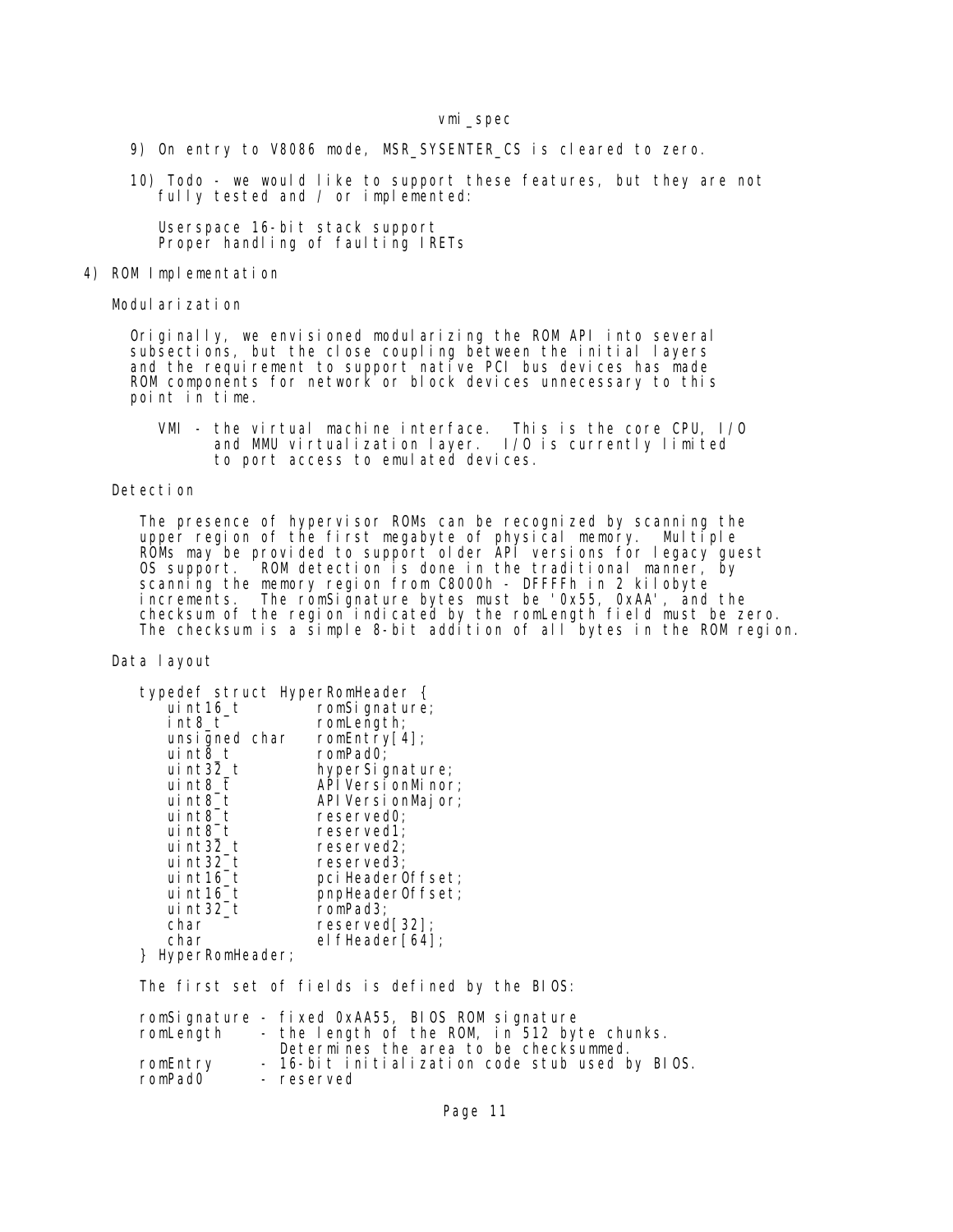vmi\_spec The next set of fields is defined by this API:

| hyperSignature - a 4 byte signature providing recognition of the<br>device class represented by this ROM. Each<br>device class defines its own unique signature. |  |
|------------------------------------------------------------------------------------------------------------------------------------------------------------------|--|
| API VersionMinor - the revision level of this device class API.<br>This indicates incremental changes to the API.                                                |  |
| API VersionMajor - the major version. Used to indicates large<br>revisions or additions to the API which break<br>compatibility with the previous version.       |  |
| reserved0, 1, 2, 3 - for future expansion                                                                                                                        |  |
| The next set of fields is defined by the PCI / PnP BIOS spec:                                                                                                    |  |
| pciHeaderOffset - relative offset to the PCI device header from<br>the start of this ROM.                                                                        |  |
| pnpHeaderOffset - relative offset to the PnP boot header from the<br>start of this ROM.                                                                          |  |
| romPad3<br>- reserved by PCI spec.                                                                                                                               |  |

 Finally, there is space for future header fields, and an area reserved for an ELF header to point to symbol information.

Appendix A - VMI ROM Low Level ABI

 OS writers intending to port their OS to the paravirtualizable x86 processor being modeled by this hypervisor need to access the hypervisor through the VMI layer. It is possible although it is currently unimplemented to add or replace the functionality of individual hypervisor calls by providing your own ROM images. This is intended to allow third party customizations.

 VMI compatible ROMs user the signature "cVmi" in the hyperSignature field of the ROM header.

 Many of these calls are compatible with the SVR4 C call ABI, using up to three register arguments. Some calls are not, due to restrictions of the native instruction set. Calls which diverge from this ABI are noted. In GNU terms, this means most of the calls are compatible with regparm(3) argument passing.

 Most of these calls behave as standard C functions, and as such, may clobber registers EAX, EDX, ECX, flags. Memory clobbers are noted explicitly, since many of them may be inlined without a memory clobber.

 Most of these calls require well defined segment conventions - that is, flat full size 32-bit segments for all the general segments, CS, SS, DS, ES. Exceptions in some cases are noted.

The net result of these choices is that most of the calls are very easy to make from C-code, and calls that are likely to be required in low level trap handling code are easy to call from assembler. Most of these calls are also very easily implemented by the hypervisor vendor in C code, and only the performance critical calls from assembler paths require custom assembly implementations.

#### CORE INTERFACE CALLS

 This set of calls provides the base functionality to establish running the kernel in VMI mode.

 The interface will be expanded to include feature negotiation, more explicit control over call bundling and flushing, and hypervisor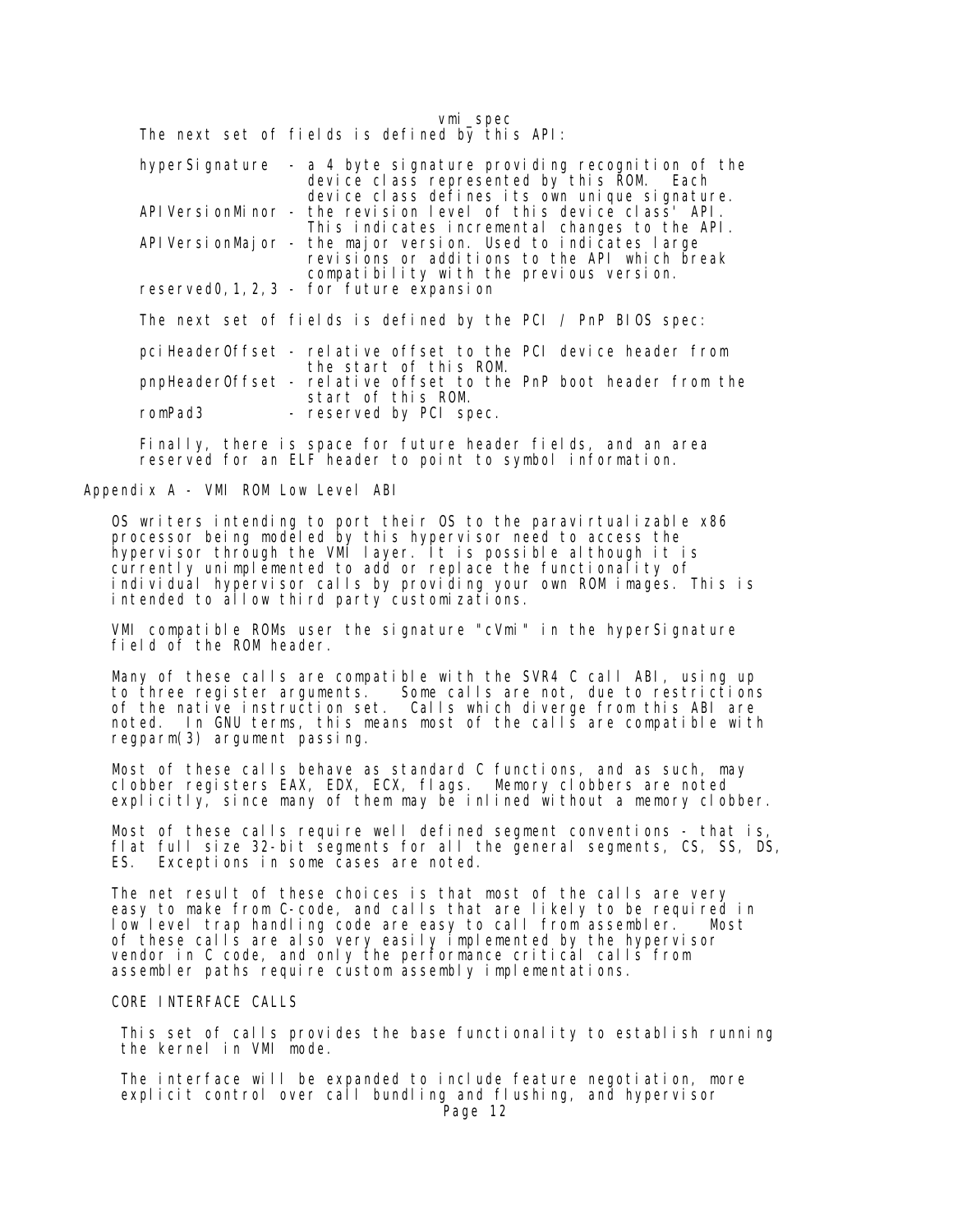notifications to allow inline code patching.

#### VMI\_Init

VMICALL void VMI\_Init(void);

Initializes the hypervisor environment. Returns zero on success, or -1 if the hypervisor could not be initialized. Note that this is a recoverable error if the guest provides the requisite native code to support transparent paravirtualization.

| Inputs:    | None           |
|------------|----------------|
| Outputs:   | $EAX = result$ |
| CI obbers: | Standard       |
| Segments:  | Standard       |
|            |                |

## PROCESSOR STATE CALLS

 This set of calls controls the online status of the processor. It include interrupt control, reboot, halt, and shutdown functionality. Future expansions may include deep sleep and hotplug CPU capabilities.

VMI\_DisableInterrupts

VMI CALL void VMI\_DisableInterrupts(void);

Disable maskable interrupts on the processor.

 Inputs: None Outputs: Clobbers: Flags only<br>Segments: As this is As this is both performance critical and likely to be called from low level interrupt code, this call does not require flat DS/ES segments, but uses the stack segment for data access. Therefore only CS/SS must be well defined.

VMI\_EnableInterrupts

VMICALL void VMI\_EnableInterrupts(void);

 Enable maskable interrupts on the processor. Note that the current implementation always will deliver any pending interrupts on a call which enables interrupts, for compatibility with kernel code which expects this behavior. Whether this should be required is open for debate.

| Inputs:    | None                    |
|------------|-------------------------|
| Outputs:   | None                    |
| CI obbers: | Fl ags only             |
| Segments:  | $CS/\overline{S}S$ only |

VMI\_GetInterruptMask

VMICALL VMI\_UINT VMI\_GetInterruptMask(void);

 Returns the current interrupt state mask of the processor. The mask is defined to be 0x200 (matching processor flag IF) to indicate interrupts are enabled.

| Inputs:    | None         |  |
|------------|--------------|--|
| Outputs:   | $EAX = mask$ |  |
| CI obbers: | Fl ags only  |  |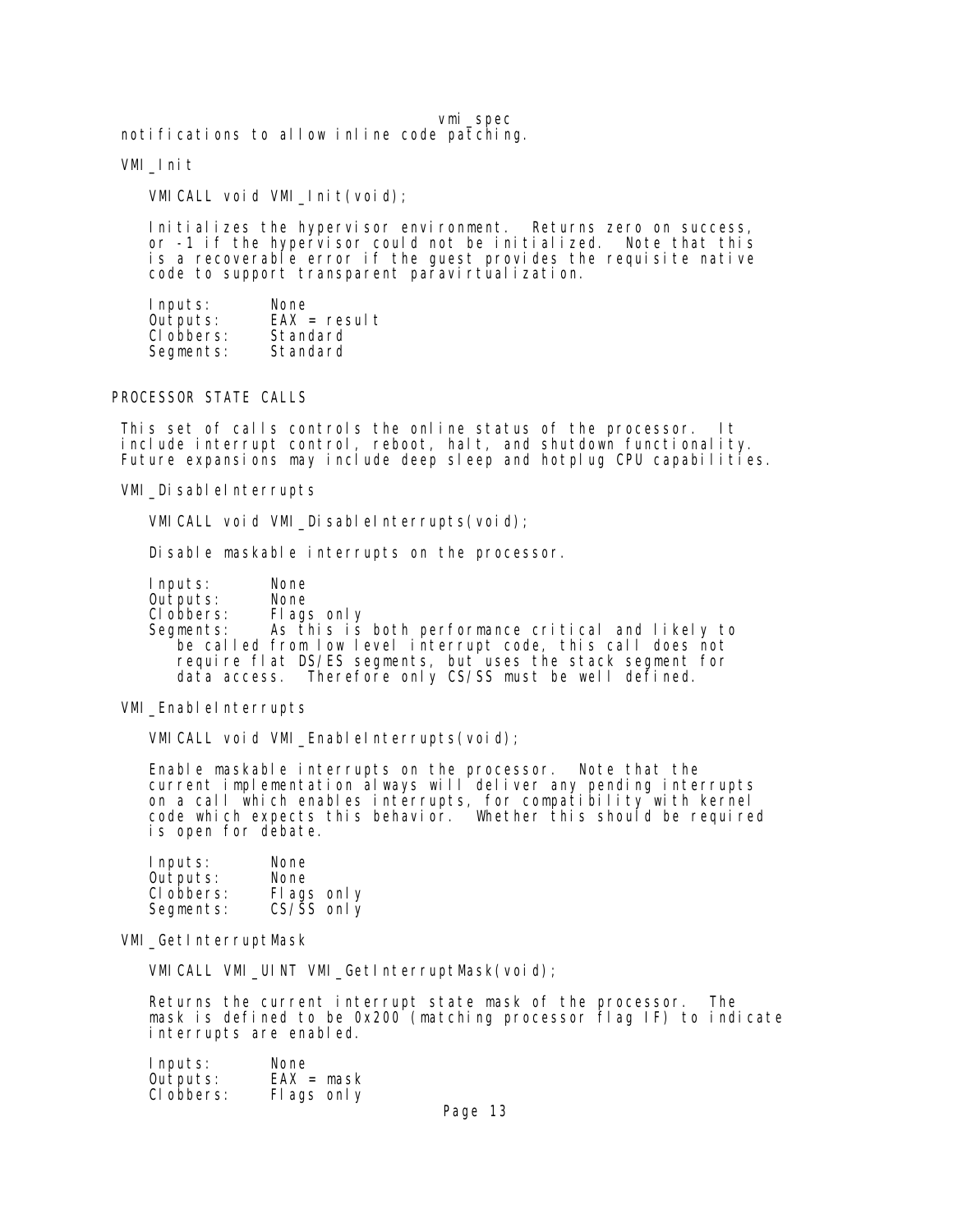Segments: CS/SS only

VMI\_SetInterruptMask

VMICALL void VMI\_SetInterruptMask(VMI\_UINT mask);

 Set the current interrupt state mask of the processor. Also delivers any pending interrupts if the mask is set to allow them.

| Inputs:    | $EAX = mask$            |
|------------|-------------------------|
| Outputs:   | None                    |
| CI obbers: | Fl ags only             |
| Segments:  | $CS/\overline{S}S$ only |

VMI\_DeliverInterrupts (For future debate)

 Enable and deliver any pending interrupts. This would remove the implicit delivery semantic from the SetInterruptMask and EnableInterrupts calls.

VMI\_Pause

VMICALL void VMI\_Pause(void);

 Pause the processor temporarily, to allow a hypertwin or remote CPU to continue operation without lock or cache contention.

| Inputs:    | None     |
|------------|----------|
| Outputs:   | None     |
| CI obbers: | Standard |
| Segments:  | Standard |

VMI\_Halt

VMI CALL void VMI\_Halt(void);

 Put the processor into interruptible halt mode. This is defined to be a non-running mode where maskable interrupts are enabled, not a deep low power sleep mode.

| Inputs:    | None     |
|------------|----------|
| Outputs:   | None     |
| CI obbers: | Standard |
| Segments:  | Standard |

VMI\_Shutdown

VMICALL void VMI\_Shutdown(void);

 Put the processor into non-interruptible halt mode. This is defined to be a non-running mode where maskable interrupts are disabled, indicates a power-off event for this CPU.

| Inputs:    | None     |
|------------|----------|
| Outputs:   | None     |
| CI obbers: | Standard |
| Segments:  | Standard |

VMI\_Reboot:

VMICALL void VMI\_Reboot(VMI\_INT how);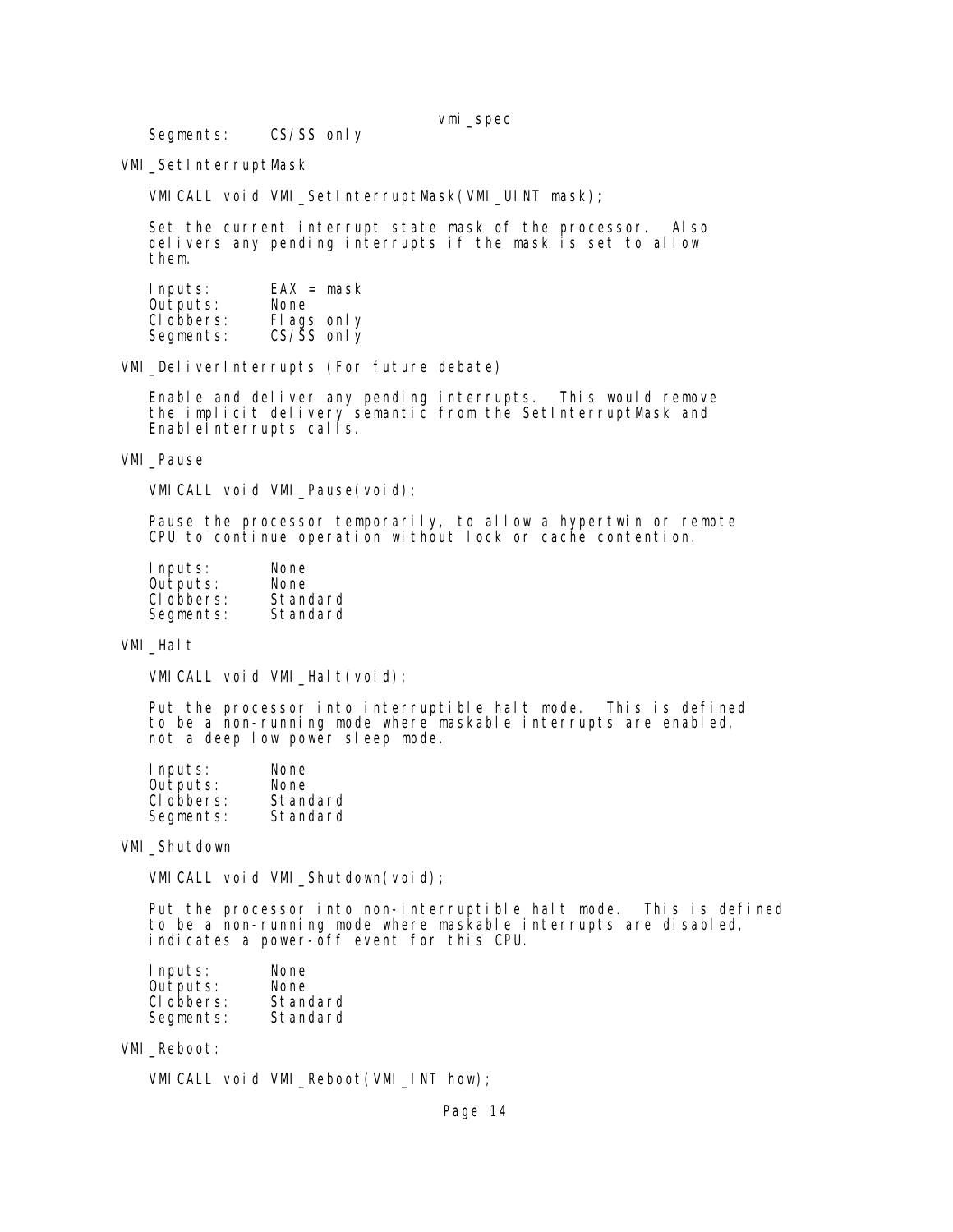vmi\_spec Reboot the virtual machine, using a hard or soft reboot. A soft reboot corresponds to the effects of an INIT IPI, and preserves some APIC and CR state. A hard reboot corresponds to a hardware reset.

| Inputs:    | $EAX =$ reboot mode         |
|------------|-----------------------------|
|            | #define VMI_REB00T_SOFT 0x0 |
|            | #define VMI_REBOOT_HARD 0x1 |
| Outputs:   | None                        |
| CI obbers: | Standard                    |
| Segments:  | Standard                    |

VMI\_SetInitialAPState:

void VMI\_SetInitialAPState(APState \*apState, VMI\_UINT32 apicID);

 Sets the initial state of the application processor with local APIC ID "apicID" to the state in apState. apState must be the page-aligned linear address of the APState structure describing the initial state of the specified application processor.

 Control register CR0 must have both PE and PG set; the result of either of these bits being cleared is undefined. It is recommended that for best performance, all processors in the system have the same setting of the CR4 PAE bit. LME and LMA in EFER are both currently unsupported. The result of setting either of these bits is undefined.

| Inputs:    | $EAX = pointer to APState structure for new co-processor$<br>$EDX = APICID of processor to ini trialize$ |
|------------|----------------------------------------------------------------------------------------------------------|
| Outputs:   | None                                                                                                     |
| CI obbers: | Standard                                                                                                 |
| Segments:  | Standard                                                                                                 |

## DESCRIPTOR RELATED CALLS

# VMI\_SetGDT

VMICALL void VMI\_SetGDT(VMI\_DTR \*gdtr);

 Load the global descriptor table limit and base registers. In addition to the straightforward load of the hardware registers, this has the additional side effect of reloading all segment registers in a virtual machine. The reason is that otherwise, the hidden part of segment registers (the base field) may be put into a non-reversible state. Non-reversible segments are problematic because they can not be reloaded - any subsequent loads of the segment will load the new descriptor state. In general, is not possible to resume direct execution of the virtual machine if certain segments become non-reversible.

 A load of the GDTR may cause the guest visible memory image of the GDT to be changed. This allows the hypervisor to share the GDT pages with the guest, but also continue to maintain appropriate protections on the GDT page by transparently adjusting the DPL and RPL of descriptors in the GDT.

| Inputs:    | EAX = pointer to descriptor $\lim i \neq b$ base |
|------------|--------------------------------------------------|
| Outputs:   | None                                             |
| CI obbers: | Standard, Memory                                 |
| Segments:  | Standard                                         |

VMI\_SetIDT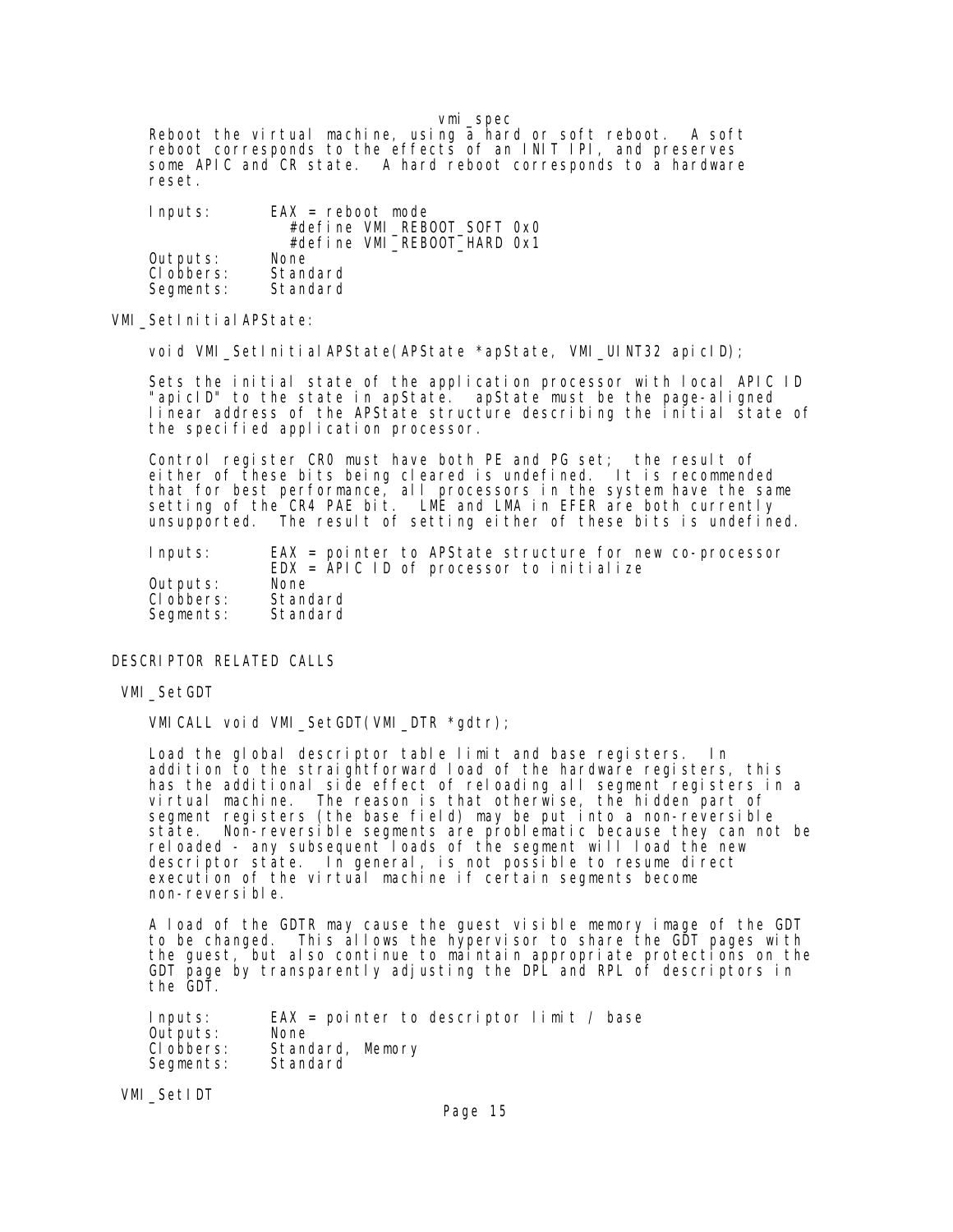VMICALL void VMI\_SetIDT(VMI\_DTR \*idtr);

 Load the interrupt descriptor table limit and base registers. The IDT format is defined to be the same as native hardware.

 A load of the IDTR may cause the guest visible memory image of the IDT to be changed. This allows the hypervisor to rewrite the IDT pages in a format more suitable to the hypervisor, which may include adjusting the DPL and RPL of descriptors in the guest IDT.

| Inputs:    | $EAX = point$ pointer to descriptor limit / base |
|------------|--------------------------------------------------|
| Outputs:   | <b>None</b>                                      |
| CI obbers: | Standard, Memory                                 |
| Segments:  | Standard                                         |

VMI\_SetLDT

VMICALL void VMI\_SetLDT(VMI\_SELECTOR ldtSel);

 Load the local descriptor table. This has the additional side effect of of reloading all segment registers. See VMI\_SetGDT for an explanation of why this is required. A load of the LDT may cause the guest visible memory image of the LDT to be changed, just as GDT and IDT loads.

| Inputs:    |                  |  | $EAX = GDT$ selector of LDT descriptor |
|------------|------------------|--|----------------------------------------|
| Outputs:   | <b>None</b>      |  |                                        |
| CI obbers: | Standard, Memory |  |                                        |
| Segments:  | Standard         |  |                                        |

VMI\_SetTR

VMICALL void VMI\_SetTR(VMI\_SELECTOR ldtSel);

 Load the task register. Functionally equivalent to the LTR instruction.

| Inputs:    |                  |  | $EAX = GDT$ selector of TR descriptor |
|------------|------------------|--|---------------------------------------|
| Outputs:   | None             |  |                                       |
| CI obbers: | Standard, Memory |  |                                       |
| Segments:  | Standard         |  |                                       |

VMI\_GetGDT

VMICALL void VMI GetGDT(VMI DTR \*gdtr);

 Copy the GDT limit and base fields into the provided pointer. This is equivalent to the SGDT instruction, which is non-virtualizable.

| Inputs:    | $EAX = pointer to describe the function limit / base$ |
|------------|-------------------------------------------------------|
| Outputs:   | None                                                  |
| CI obbers: | Standard, Memory                                      |
| Segments:  | Standard                                              |

## VMI\_GetIDT

VMICALL void VMI\_GetIDT(VMI\_DTR \*idtr);

 Copy the IDT limit and base fields into the provided pointer. This is equivalent to the SIDT instruction, which is non-virtualizable.

 Inputs: EAX = pointer to descriptor limit / base Page 16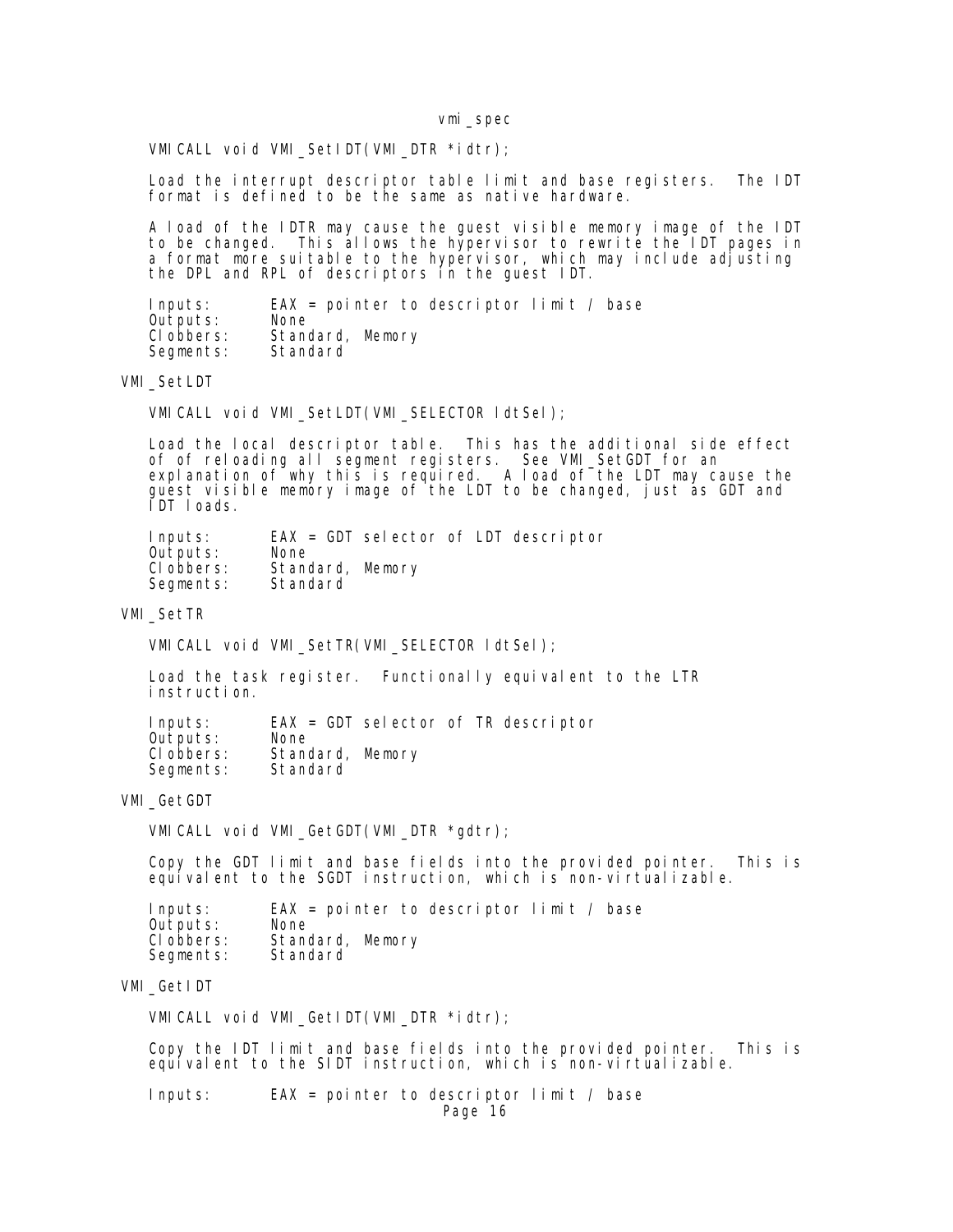| Outputs:<br>CI obbers:<br>Segments: | None<br>Standard, Memory<br>Standard |  |
|-------------------------------------|--------------------------------------|--|
|                                     |                                      |  |

## VMI\_GetLDT

VMICALL VMI\_SELECTOR VMI\_GetLDT(void);

 Load the task register. Functionally equivalent to the SLDT instruction, which is non-virtualizable.

| Inputs:    | None                               |
|------------|------------------------------------|
| Outputs:   | $EAX = selector of LDT$ descriptor |
| CI obbers: | Standard, Memory                   |
| Segments:  | Standard                           |

VMI\_GetTR

VMICALL VMI\_SELECTOR VMI\_GetTR(void);

 Load the task register. Functionally equivalent to the STR instruction, which is non-virtualizable.

| Inputs:    | None                              |
|------------|-----------------------------------|
| Outputs:   | $EAX = selector$ of TR descriptor |
| CI obbers: | Standard, Memory                  |
| Segments:  | Standard                          |

VMI\_WriteGDTEntry

 VMICALL void VMI\_WriteGDTEntry(void \*gdt, VMI\_UINT entry, **VMI\_UINT32 descLo,** VMI\_UINT32 descHi);

 Write a descriptor to a GDT entry. Note that writes to the GDT itself may be disallowed by the hypervisor, in which case this call must be converted into a hypercall. In addition, since the descriptor may need to be modified to change limits and / or permissions, the guest kernel should not assume the update will be binary identical to the passed input.

| Inputs:    | <b>EAX</b><br>= pointer to GDT base |
|------------|-------------------------------------|
|            | EDX<br>$=$ GDT entry number         |
|            | $=$ descriptor low word<br>ECX      |
|            | $ST(1)$ = descriptor high word      |
| Outputs:   | None                                |
| CI obbers: | Standard, Memory                    |
| Segments:  | Standard                            |

VMI WriteLDTEntry

 VMICALL void VMI\_WriteLDTEntry(void \*gdt, VMI\_UINT entry, **VMI\_UINT32 descLo,** VMI\_UINT32 descHi);

 Write a descriptor to a LDT entry. Note that writes to the LDT itself may be disallowed by the hypervisor, in which case this call must be converted into a hypercall. In addition, since the descriptor may need to be modified to change limits and / or permissions, the guest kernel should not assume the update will be binary identical to the passed input.

 Inputs: EAX = pointer to LDT base Page 17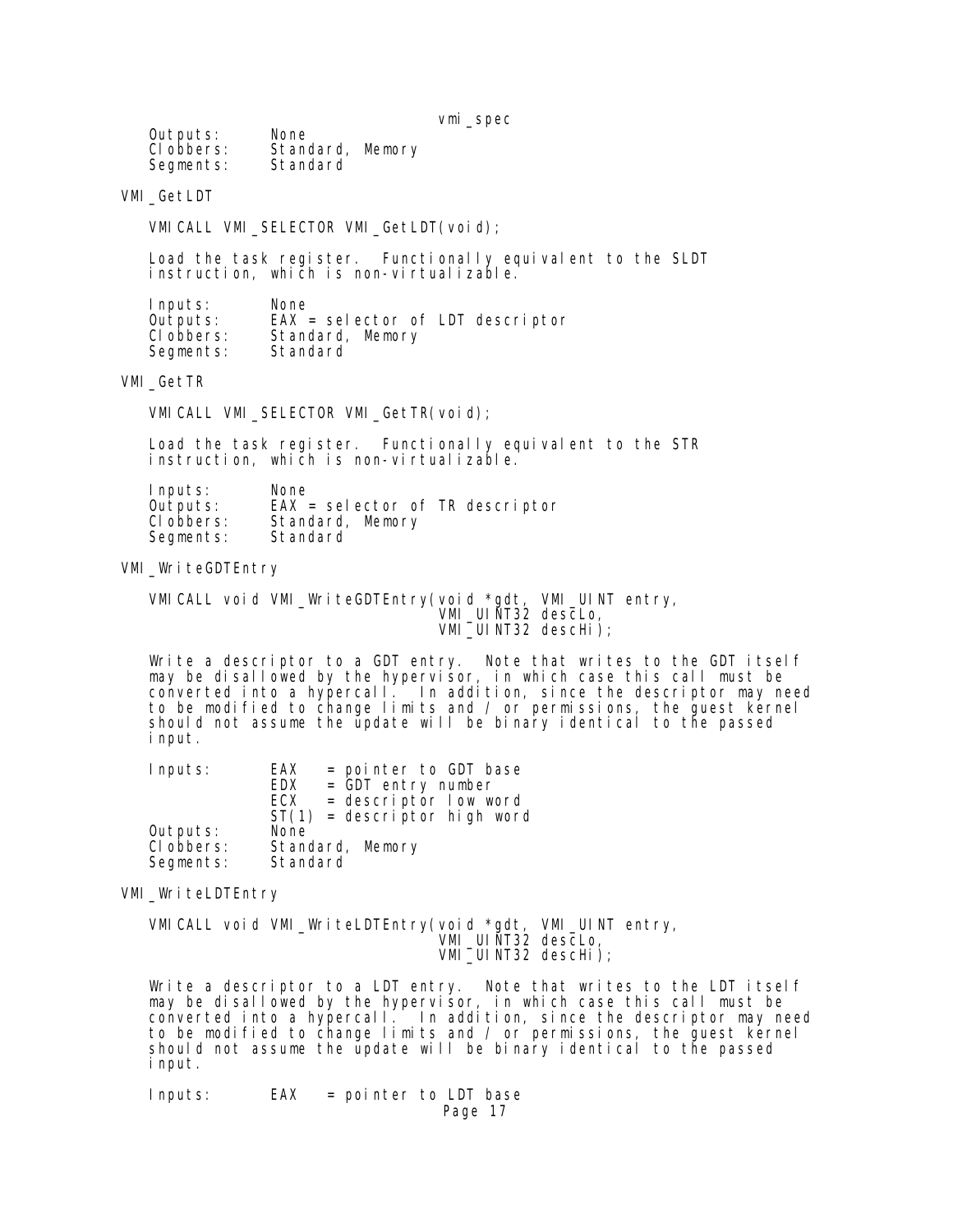|            | vmi_spec                       |
|------------|--------------------------------|
|            | $=$ LDT entry number<br>EDX    |
|            | $=$ descriptor low word<br>ECX |
|            | $ST(1)$ = descriptor high word |
| Outputs:   | None                           |
| CI obbers: | Standard, Memory               |
| Segments:  | Standard                       |

### VMI\_WriteIDTEntry

 VMICALL void VMI\_WriteIDTEntry(void \*gdt, VMI\_UINT entry, VMI\_UINT32 descLo, VMI\_UINT32 descHi);

 Write a descriptor to a IDT entry. Since the descriptor may need to be modified to change limits and / or permissions, the guest kernel should not assume the update will be binary identical to the passed input.

| Inputs:                 | = pointer to IDT base<br>EAX<br>$=$ IDT entry number<br>EDX<br>$=$ descriptor low word<br>ECX |
|-------------------------|-----------------------------------------------------------------------------------------------|
|                         | $ST(1)$ = descriptor high word                                                                |
| Outputs:                | None                                                                                          |
| CI obbers:<br>Segments: | Standard, Memory<br>Standard                                                                  |

### CPU CONTROL CALLS

 These calls encapsulate the set of privileged instructions used to manipulate the CPU control state. These instructions are all properly virtualizable using trap and emulate, but for performance reasons, a direct call may be more efficient. With hardware virtualization capabilities, many of these calls can be left as IDENT translations, that is, inline implementations of the native instructions, which are not rewritten by the hypervisor. Some of these calls are performance critical during context switch paths, and some are not, but they are all included for completeness, with the exceptions of the obsoleted LMSW and SMSW instructions.

#### VMI\_WRMSR

VMICALL void VMI\_WRMSR(VMI\_UINT64 val, VMI\_UINT32 reg);

 Write to a model specific register. This functions identically to the hardware WRMSR instruction. Note that a hypervisor may not implement the full set of MSRs supported by native hardware, since many of them are not useful in the context of a virtual machine.

| Inputs:    | $ECX$ = model specific register index |
|------------|---------------------------------------|
|            | $EAX = Iow word of register$          |
|            | $EDX = high$ word of register         |
| Outputs:   | None                                  |
| CI obbers: | Standard, Memory                      |
| Segments:  | Standard                              |

### VMI\_RDMSR

VMICALL VMI\_UINT64 VMI\_RDMSR(VMI\_UINT64 dummy, VMI\_UINT32 reg);

 Read from a model specific register. This functions identically to the hardware RDMSR instruction. Note that a hypervisor may not implement the full set of MSRs supported by native hardware, since many of them are not useful in the context of a virtual machine.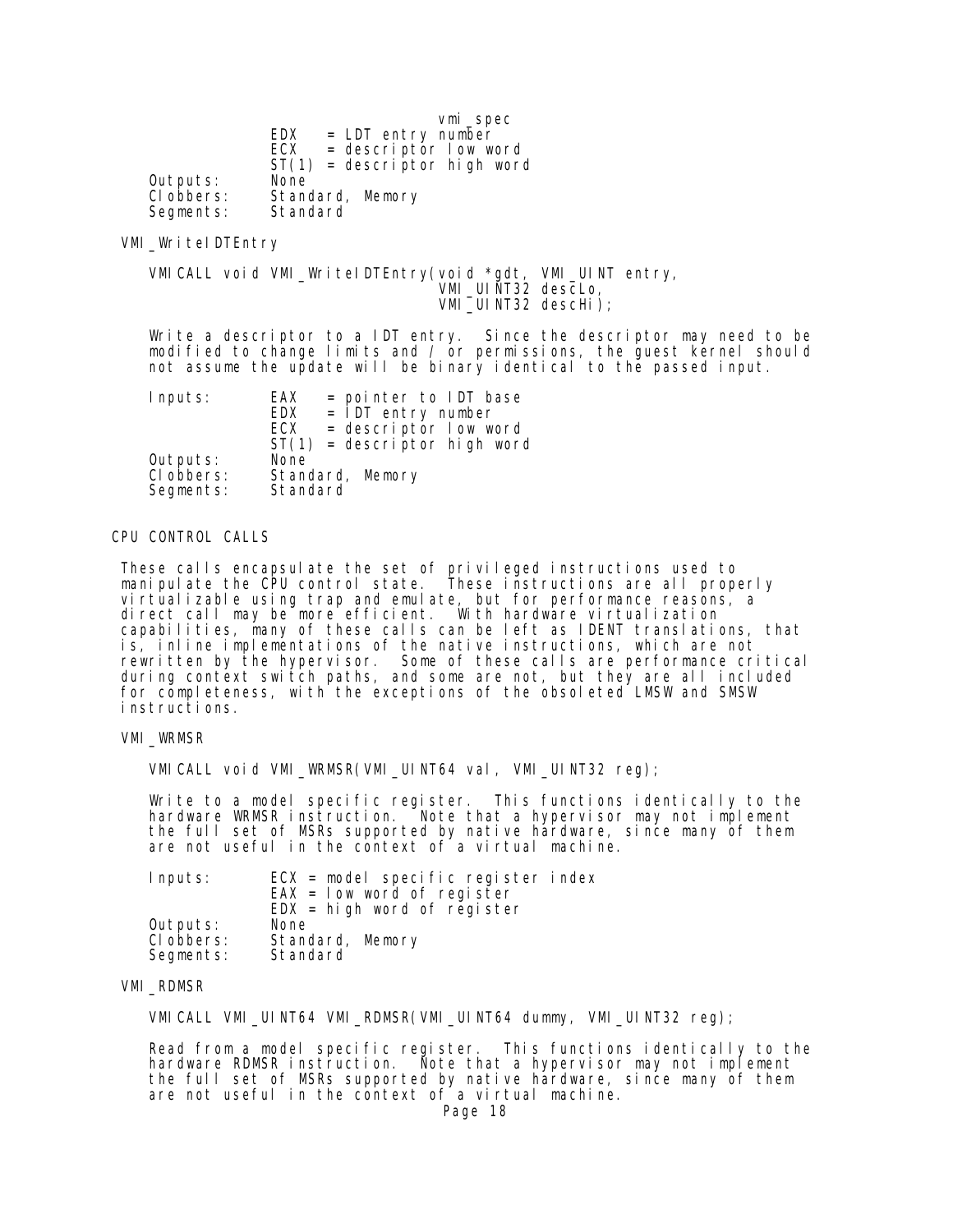| Inputs:    | $ECX$ = machine specific register index |
|------------|-----------------------------------------|
| Outputs:   | $EAX = Iow word of register$            |
|            | $EDX = high$ word of register           |
| CI obbers: | Standard                                |
| Segments:  | Standard                                |

### VMI\_SetCR0

VMICALL void VMI\_SetCR0(VMI\_UINT val);

 Write to control register zero. This can cause TLB flush and FPU handling side effects. The set of features available to the kernel depend on the completeness of the hypervisor. An explicit list of supported functionality or required settings may need to be negotiated by the hypervisor and kernel during bootstrapping. This is likely to be implementation or vendor specific, and the precise restrictions are not yet worked out. Our implementation in general supports turning on additional functionality - enabling protected mode, paging, page write protections; however, once those features have been enabled, they may not be disabled on the virtual hardware.

Inputs: EAX = input to control register<br>Outputs: None Outputs: None<br>Clobbers: Standard Clobbers: Standard<br>Segments: Standard Segments:

#### VMI SetCR2

VMICALL void VMI\_SetCR2(VMI\_UINT val);

 Write to control register two. This has no side effects other than updating the CR2 register value.

 Inputs: EAX = input to control register Outputs: None<br>Clobbers: Standard Clobbers: Standard<br>Segments: Standard Segments:

### VMI\_SetCR3

VMICALL void VMI\_SetCR3(VMI\_UINT val);

 Write to control register three. This causes a TLB flush on the local processor. In addition, this update may be queued as part of a lazy call invocation, which allows multiple hypercalls to be issued during the context switch path. The queuing convention is to be negotiated with the hypervisor during bootstrapping, but the interfaces for this negotiation are currently vendor specific.

 Inputs: EAX = input to control register Outputs: None<br>Clobbers: Standard Clobbers: Standard<br>Segments: Standard Segments: Queue Class: MMU

VMI\_SetCR4

VMICALL void VMI\_SetCR3(VMI\_UINT val);

Write to control register four. This can cause TLB flush and many other CPU side effects. The set of features available to the kernel depend on the completeness of the hypervisor. An explicit list of Page 19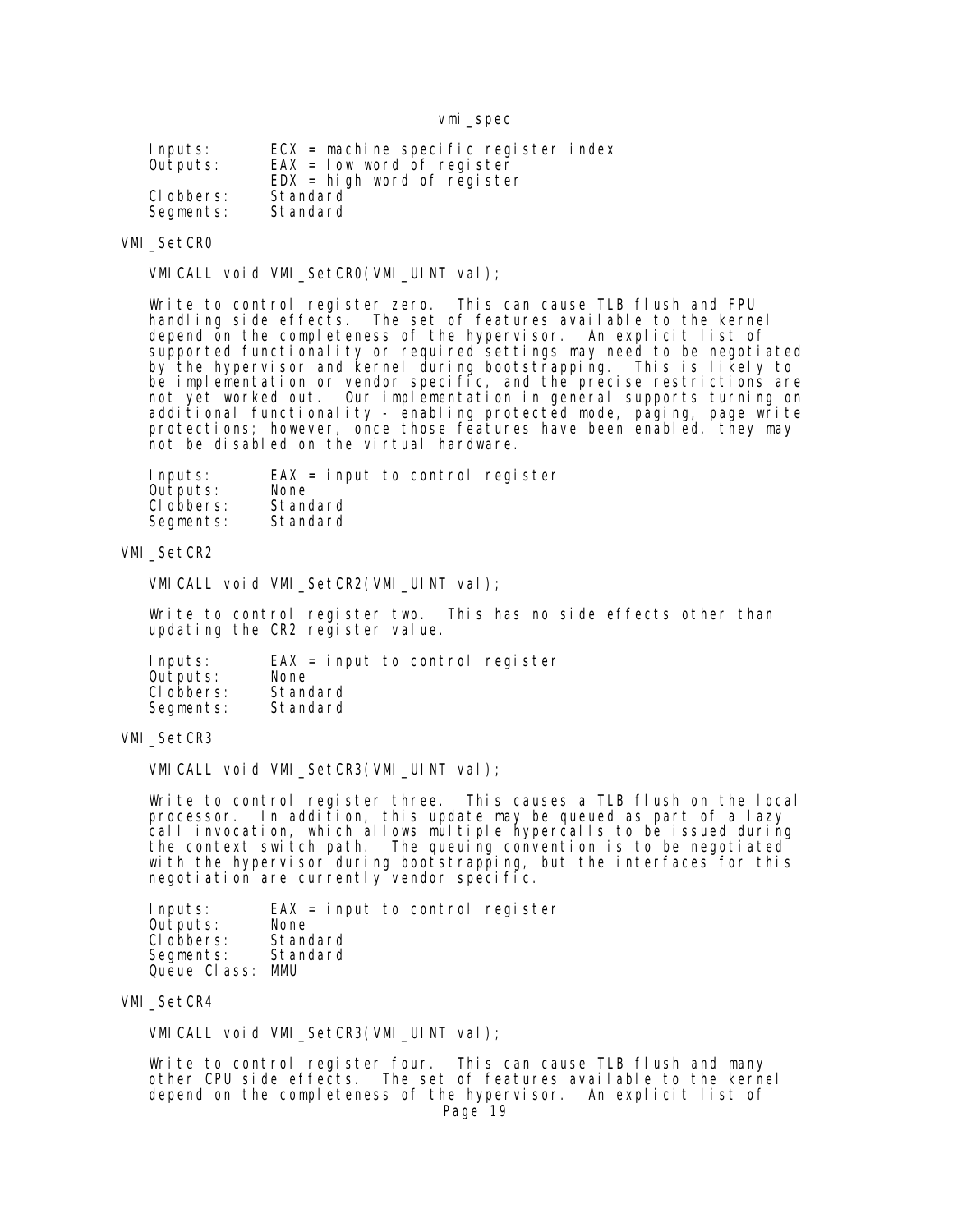supported functionality or required settings may need to be negotiated by the hypervisor and kernel during bootstrapping. This is likely to be implementation or vendor specific, and the precise restrictions are not yet worked out. Our implementation in general supports turning on additional MMU functionality - enabling global pages, large pages, PAE mode, and other features - however, once those features have been enabled, they may not be disabled on the virtual hardware. The remaining CPU control bits of CR4 remain active and behave identically to real hardware.

 Inputs: EAX = input to control register Outputs: None<br>Clobbers: Standard CI obbers: Segments: Standard

 VMI\_GetCR0 VMI\_GetCR2 VMI\_GetCR3 VMI\_GetCR4

 VMICALL VMI\_UINT32 VMI\_GetCR0(void); VMICALL VMI\_UINT32 VMI\_GetCR2(void); VMICALL VMI\_UINT32 VMI\_GetCR3(void); VMICALL VMI\_UINT32 VMI\_GetCR4(void);

> Read the value of a control register into EAX. The register contents are identical to the native hardware control registers; CR0 contains the control bits and task switched flag, CR2 contains the last page fault address, CR3 contains the page directory base pointer, and CR4 contains various feature control bits.

 Inputs: None Outputs: EAX = value of control register<br>Clobbers: Standard Clobbers: Standard<br>Segments: Standard Segments:

VMI\_CLTS

VMICALL void VMI\_CLTS(void);

 Used to clear the task switched (TS) flag in control register zero. A replacement for the CLTS instruction.

| Inputs:    | None     |
|------------|----------|
| Outputs:   | None     |
| CI obbers: | Standard |
| Segments:  | Standard |

VMI\_SetDR

VMICALL void VMI\_SetDR(VMI\_UINT32 num, VMI\_UINT32 val);

 Set the debug register to the given value. If a hypervisor implementation supports debug registers, this functions equivalently to native hardware move to DR instructions.

| Inputs:    | $EAX =$ debug register number<br>$EDX = \text{delay}$ register value |
|------------|----------------------------------------------------------------------|
| Outputs:   | None                                                                 |
| CI obbers: | Standard                                                             |
| Segments:  | Standard                                                             |

VMI\_GetDR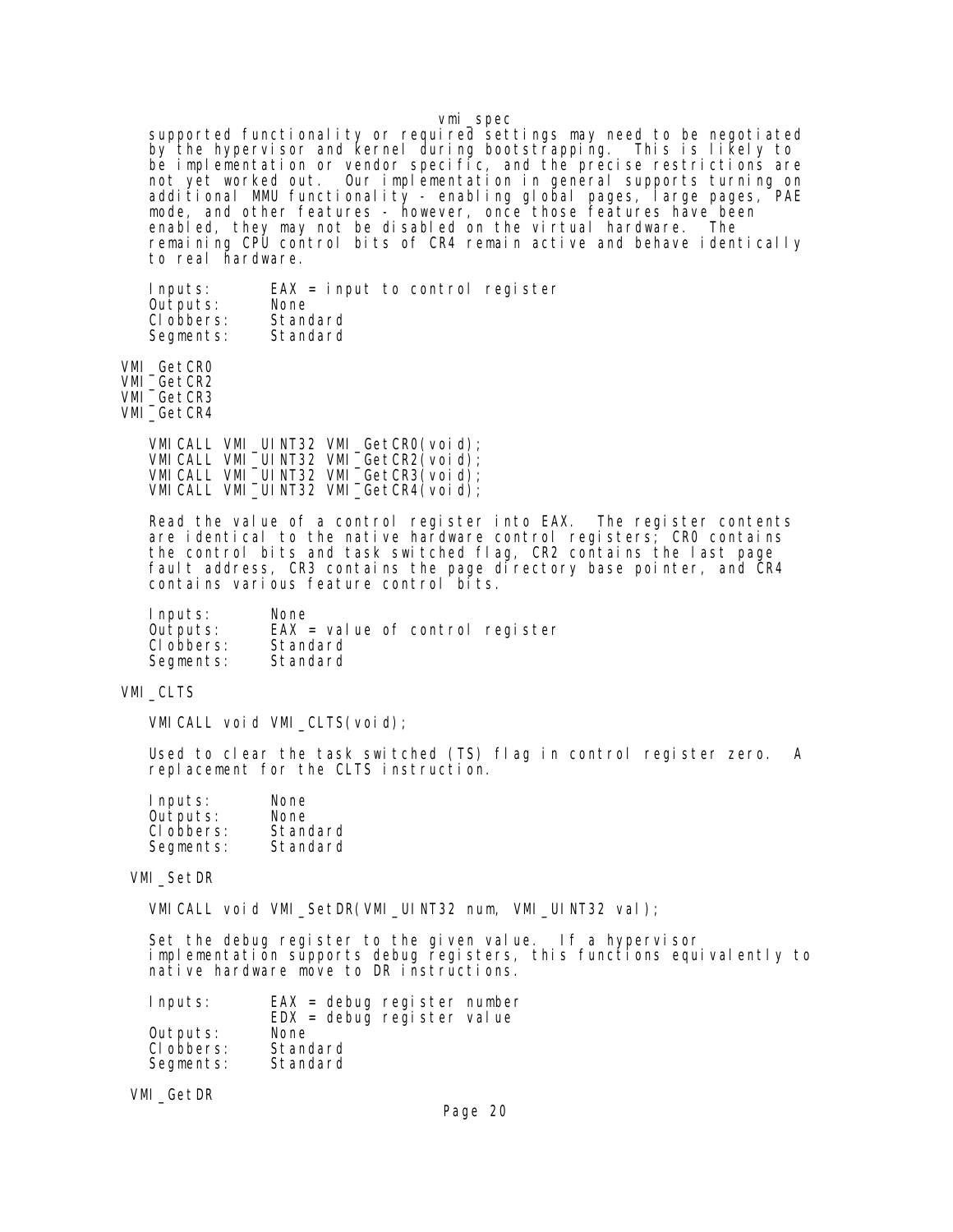VMICALL VMI\_UINT32 VMI\_GetDR(VMI\_UINT32 num);

 Read a debug register. If debug registers are not supported, the implementation is free to return zero values.

| Inputs:    | $EAX =$ debug register number |
|------------|-------------------------------|
| Outputs:   | $EAX =$ debug register value  |
| CI obbers: | Standard                      |
| Segments:  | Standard                      |

### PROCESSOR INFORMATION CALLS

 These calls provide access to processor identification, performance and cycle data, which may be inaccurate due to the nature of running on virtual hardware. This information may be visible in a non-virtualizable way to applications running outside of the kernel. As such, both RDTSC and RDPMC should be disabled by kernels or hypervisors where information leakage is a concern, and the accuracy of data retrieved by these functions is up to the individual hypervisor vendor.

### VMI\_CPUID

/\* Not expressible as a C function \*/

 The CPUID instruction provides processor feature identification in a vendor specific manner. The instruction itself is non-virtualizable without hardware support, requiring a hypervisor assisted CPUID call that emulates the effect of the native instruction, while masking any unsupported CPU feature bits.

| $EAX = CPUD number$<br>Inputs:        |  |
|---------------------------------------|--|
| $ECX = sub-level query (nonstandard)$ |  |
| $EAX = CPUD$ dword 0<br>Outputs:      |  |
| $EBX = CPUD$ dword 1                  |  |
| $ECX = CPUID$ dword 2                 |  |
| $EDX = CPUD$ dword 3                  |  |
| CI obbers:<br>Flags only              |  |
| Standard<br>Segments:                 |  |

## VMI\_RDTSC

VMICALL VMI\_UINT64 VMI\_RDTSC(void);

 The RDTSC instruction provides a cycles counter which may be made visible to userspace. For better or worse, many applications have made use of this feature to implement userspace timers, database indices, or for micro-benchmarking of performance. This instruction is extremely problematic for virtualization, because even though it is selectively virtualizable using trap and emulate, it is much more expensive to virtualize it in this fashion. On the other hand, if this instruction is allowed to execute without trapping, the cycle counter provided could be wrong in any number of circumstances due to hardware drift, migration, suspend/resume, CPU hotplug, and other unforeseen consequences of running inside of a virtual machine. There is no standard specification for how this instruction operates when issued from userspace programs, but the VMI call here provides a proper interface for the kernel to read this cycle counter.

| Inputs:  | None                                    |
|----------|-----------------------------------------|
| Outputs: | $EAX = Iow word of TSC cycle counter$   |
|          | $EDX = hi$ gh word of TSC cycle counter |
|          | Page 21                                 |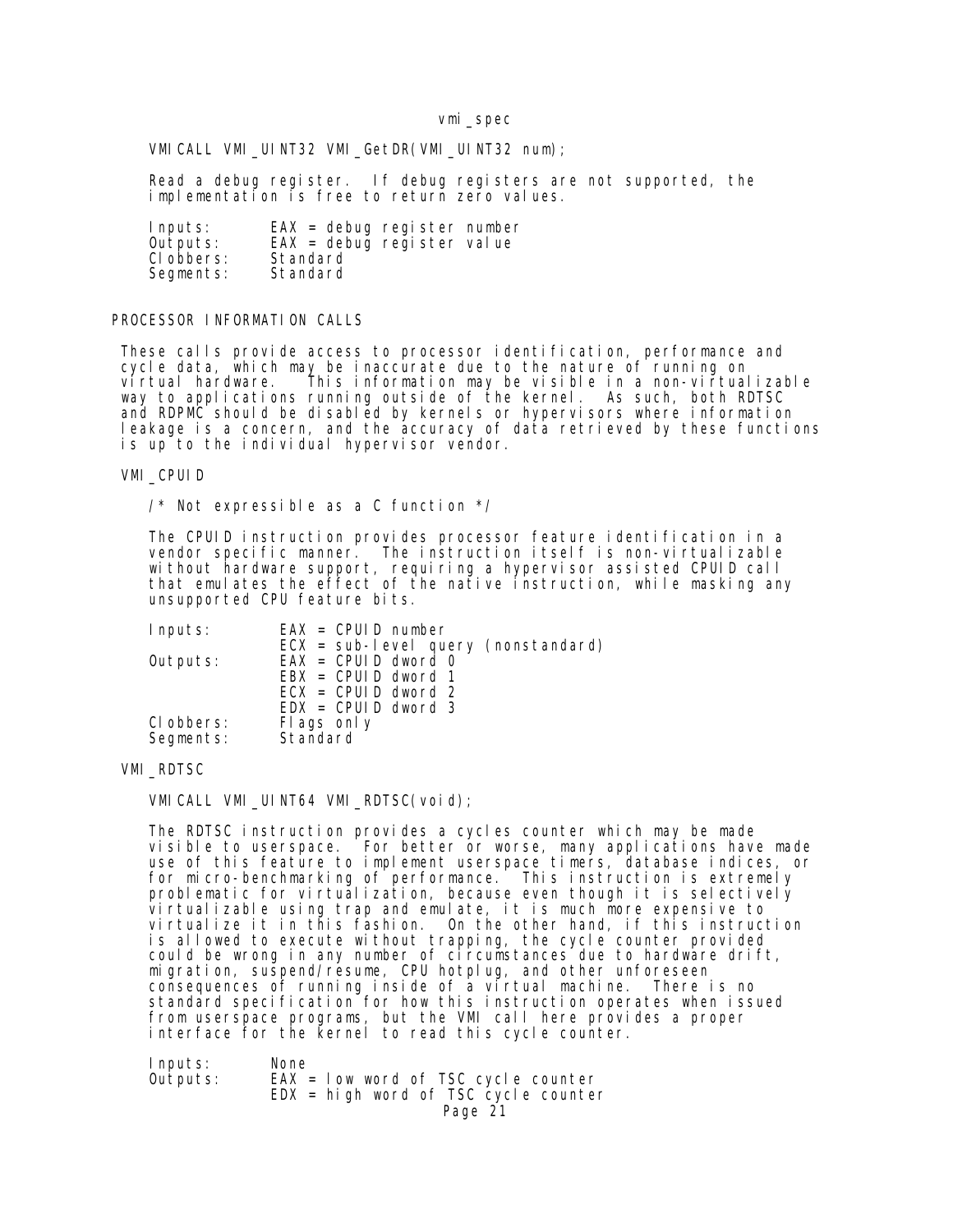| CI obbers: | Standard |
|------------|----------|
| Segments:  | Standard |

## VMI\_RDPMC

VMICALL VMI\_UINT64 VMI\_RDPMC(VMI\_UINT64 dummy, VMI\_UINT32 counter);

 Similar to RDTSC, this call provides the functionality of reading processor performance counters. It also is selectively visible to userspace, and maintaining accurate data for the performance counters is an extremely difficult task due to the side effects introduced by the hypervisor.

| Inputs:    | $ECX = performance counterindex$          |
|------------|-------------------------------------------|
| Outputs:   | $EAX =$ $\overline{I}$ ow word of counter |
|            | $EDX = high word of counter$              |
| CI obbers: | Standard                                  |
| Segments:  | Standard                                  |
|            |                                           |

STACK / PRIVILEGE TRANSITION CALLS

 This set of calls encapsulates mechanisms required to transfer between higher privileged kernel tasks and userspace. The stack switching and return mechanisms are also used to return from interrupt handlers into the kernel, which may involve atomic interrupt state and stack transi ti ons.

#### VMI\_UpdateKernel Stack

VMICALL void VMI\_UpdateKernelStack(void \*tss, VMI\_UINT32 esp0);

 Inform the hypervisor that a new kernel stack pointer has been loaded in the TSS structure. This new kernel stack pointer will be used for entry into the kernel on interrupts from userspace.

| Inputs:                | $EAX = point$ pointer to TSS structure<br>$EDX = new Kernel stack top$ |
|------------------------|------------------------------------------------------------------------|
| Outputs:<br>CI obbers: | None<br>Standard                                                       |
| Segments:              | Standard                                                               |

### VMI\_IRET

 $\frac{1}{2}$  No C prototype provided  $\frac{1}{2}$ 

 Perform a near equivalent of the IRET instruction, which atomically switches off the current stack and restore the interrupt mask. This may return to userspace or back to the kernel from an interrupt or exception handler. The VMI\_IRET call does not restore IOPL from the stack image, as the native hardware equivalent would. Instead, IOPL must be explicitly restored using a VMI\_SetIOPL call. The VMI\_IRET call does, however, restore the state of the EFLAGS\_VM bit from the stack image in the event that the hypervisor and kernel both support V8086 execution mode. If the hypervisor does not support V8086 mode, this can be silently ignored, generating an error that the guest must deal with. Note this call is made using a CALL instruction, just as all other VMI calls, so the EIP of the call site is available to the VMI layer. This allows faults during the sequence to be properly passed back to the guest kernel with the correct EIP.

 Note that returning to userspace with interrupts disabled is an invalid operation in a paravirtualized kernel, and the results of an attempt to Page 22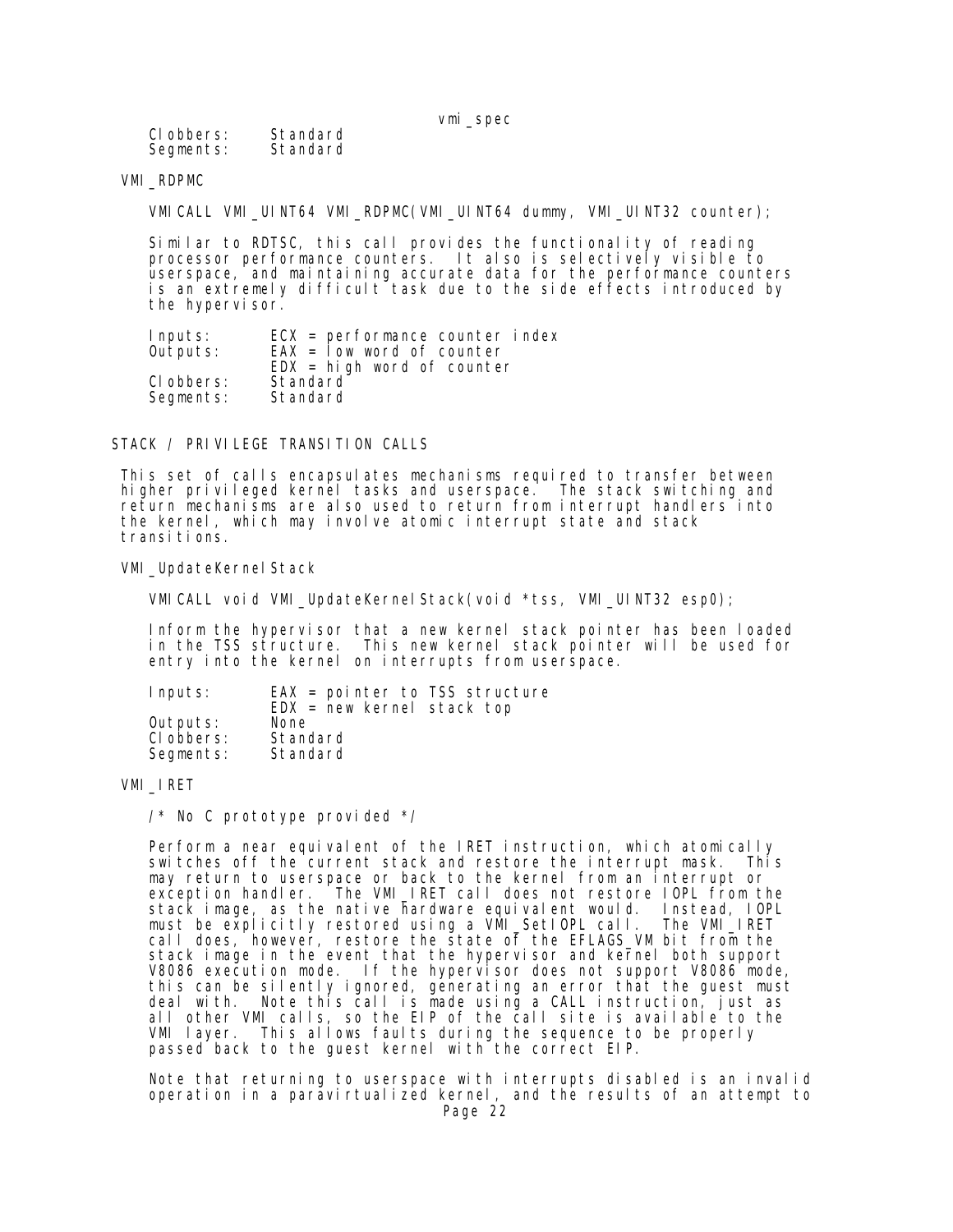do so are undefined.

 Also note that when issuing the VMI\_IRET call, the userspace data segments may have already been restored, so only the stack and code segments can be assumed valid.

 There is currently no support for IRET calls from a 16-bit stack segment, which poses a problem for supporting certain userspace applications which make use of high bits of ESP on a 16-bit stack. How to best resolve this is an open question. One possibility is to introduce a new VMI call which can operate on 16-bit segments, since it is desirable to make the common case here as fast as possible.

| Inputs:    | New EIP<br>$=$                                 |
|------------|------------------------------------------------|
|            | $=$ New CS                                     |
|            | ST (<br>= New Flags (including interrupt mask) |
|            | $ST(3)$ = New ESP (for userspace returns)      |
|            | $ST(4)$ = New SS (for userspace returns)       |
|            | $ST(5)$ = New ES (for $v8086$ returns)         |
|            | $ST(6)$ = New DS (for v8086 returns)           |
|            | $ST(7)$ = New FS (for v8086 returns)           |
|            | $ST(8)$ = New GS (for v8086 returns)           |
| Outputs:   | None (does not return)                         |
| CI obbers: | None (does not return)                         |
| Segments:  | $CS / SS$ only                                 |

VMI\_SYSEXIT

/\* No C prototype provided \*/

 For hypervisors and processors which support SYSENTER / SYSEXIT, the VMI\_SYSEXIT call is provided as a binary equivalent to the native SYSENTER instruction. Since interrupts must always be enabled in userspace, the VMI version of this function always combines atomically enabling interrupts with the return to userspace.

| Inputs:                             | $EDX = New EIP$<br>$ECX = New ESP$                                 |
|-------------------------------------|--------------------------------------------------------------------|
| Outputs:<br>CI obbers:<br>Segments: | None (does not return)<br>None (does not return)<br>$CS / SS$ only |

## I/O CALLS

 This set of calls incorporates I/O related calls - PIO, setting I/O privilege level, and forcing memory writeback for device coherency.

 VMI\_INB VMI\_INW VMI\_INL

 VMICALL VMI\_UINT8 VMI\_INB(VMI\_UINT dummy, VMI\_UINT port); VMICALL VMI\_UINT16 VMI\_INW(VMI\_UINT dummy, VMI\_UINT port); VMICALL VMI\_UINT32 VMI\_INL(VMI\_UINT dummy, VMI\_UINT port);

> Input a byte, word, or doubleword from an I/O port. These instructions have binary equivalent semantics to native instructions.

 Inputs: EDX = port number EDX, rather than EAX is used, because the native encoding of the instruction may use this register implicitly.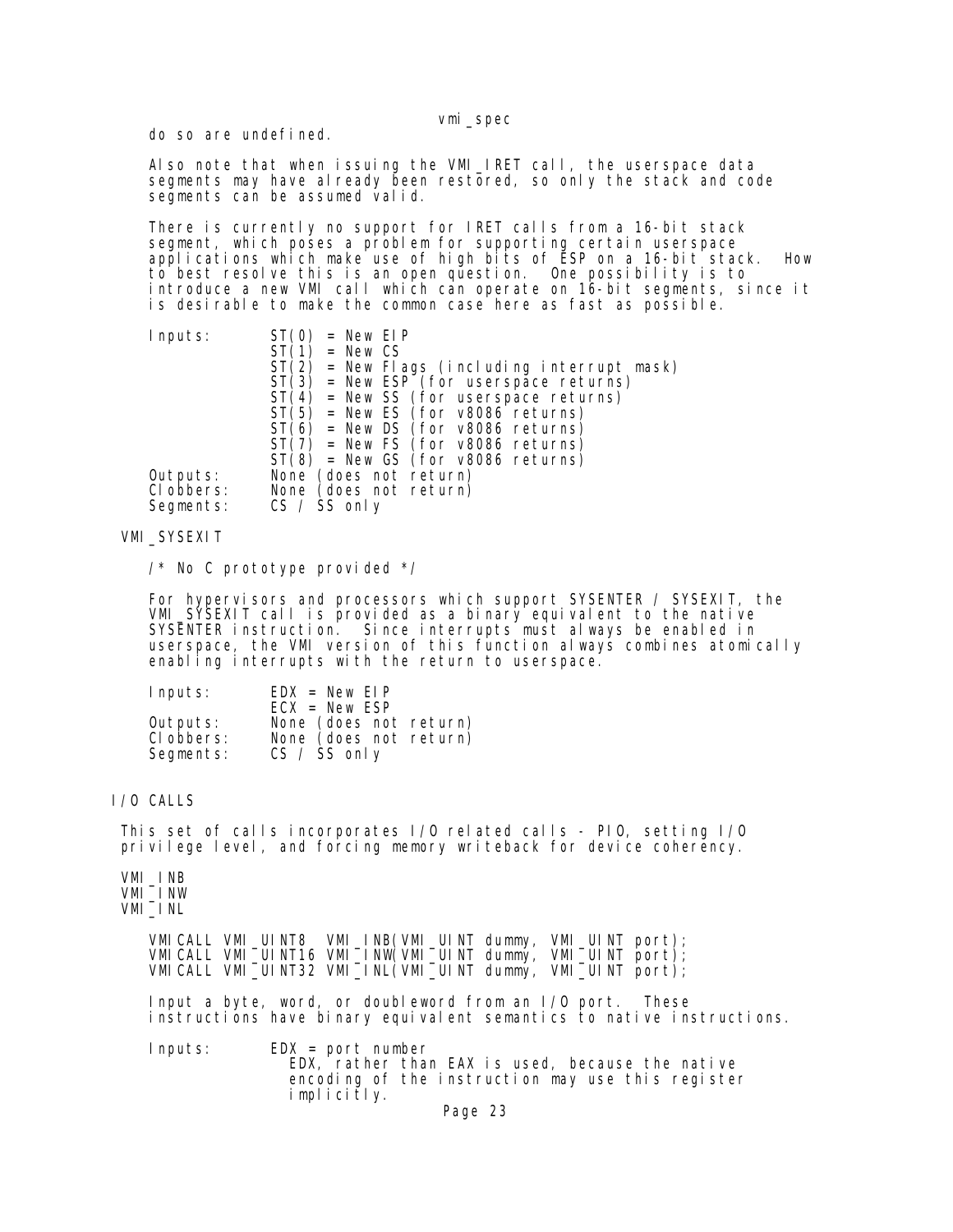| Outputs:<br>CI obbers:<br>Segments: | Vml_spec<br>$EAX = port$ value<br>Memory only<br>Standard                                                                                                                                                                                                       |  |
|-------------------------------------|-----------------------------------------------------------------------------------------------------------------------------------------------------------------------------------------------------------------------------------------------------------------|--|
| VMI OUTB<br>VMI_OUTW<br>VMI_OUTL    |                                                                                                                                                                                                                                                                 |  |
|                                     | VMI CALL void VMI_OUTB(VMI_UINT value, VMI_UINT port);<br>VMICALL void VMI_OUTW(VMI_UINT value, VMI_UINT port);<br>VMI CALL void VMI $\text{\_OUTL}$ (VMI $\text{\_UI}$ NT value, VMI $\text{\_UI}$ NT port);                                                   |  |
|                                     | Output a byte, word, or doubleword to an I/O port. These<br>instructions have binary equivalent semantics to native instructions.                                                                                                                               |  |
| Inputs:                             | $EAX = port$ value<br>$EDX = port number$                                                                                                                                                                                                                       |  |
| Outputs:<br>CI obbers:<br>Segments: | None<br>None<br>Standard                                                                                                                                                                                                                                        |  |
| VMI_INSB<br>VMI_INSW<br>VMI_INSL    |                                                                                                                                                                                                                                                                 |  |
|                                     | /* Not expressible as C functions */                                                                                                                                                                                                                            |  |
|                                     | Input a string of bytes, words, or doublewords from an I/O port.<br>lhese<br>instructions have binary equivalent semantics to native instructions.<br>They do not follow a C calling convention, and clobber only the same<br>registers as native instructions. |  |
| Inputs:                             | $EDI = desti$ nation address<br>$EDX = port number$                                                                                                                                                                                                             |  |
| Outputs:<br>CI obbers:<br>Segments: | $ECX = count$<br>None<br>ESI, ECX, Memory<br>Standard                                                                                                                                                                                                           |  |
| VMI_OUTSB<br>VMI_OUTSW<br>VMI_OUTSL |                                                                                                                                                                                                                                                                 |  |
|                                     | $\prime^*$ Not expressible as C functions $\prime\prime$                                                                                                                                                                                                        |  |
|                                     | Output a string of bytes, words, or doublewords to an I/O port.<br>These<br>instructions have binary equivalent semantics to native instructions.                                                                                                               |  |

 They do not follow a C calling convention, and clobber only the same registers as native instructions.

| Inputs:    | $ESI = source address$<br>$EDX = port number$<br>$ECX = count$ |
|------------|----------------------------------------------------------------|
| Outputs:   | None                                                           |
| CI obbers: | ESI, ECX                                                       |
| Segments:  | Standard                                                       |

VMI\_IODelay

VMICALL void VMI\_IODelay(void);

 Delay the processor by time required to access a bus register. This is easily implemented on native hardware by an access to a bus scratch Page 24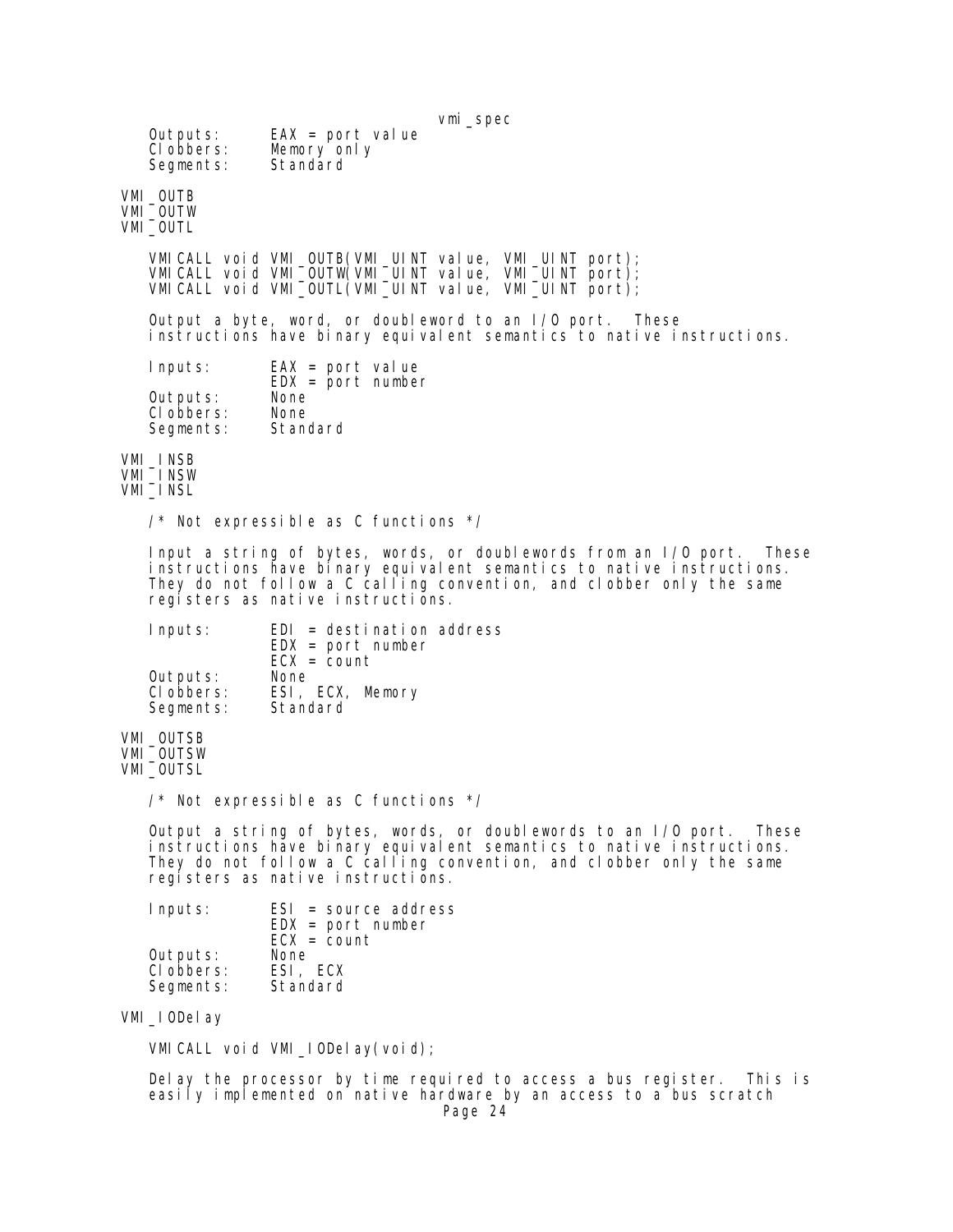register, but is typically not useful in a virtual machine. It is paravirtualized to remove the overhead implied by executing the native delay.

| Inputs:    | None     |
|------------|----------|
| Outputs:   | None     |
| CI obbers: | Standard |
| Segments:  | Standard |

VMI\_SetIOPLMask

VMICALL void VMI\_SetIOPLMask(VMI\_UINT32 mask);

 Set the IOPL mask of the processor to allow userspace to access I/O ports. Note the mask is pre-shifted, so an IOPL of 3 would be expressed as (3 << 12). If the guest chooses to use IOPL to allow CPL-3 access to I/O ports, it must explicitly set and restore IOPL using these calls; attempting to set the IOPL flags with popf or iret may produce no result.

| Inputs:    | $EAX = Mask$ |
|------------|--------------|
| Outputs:   | None         |
| CI obbers: | Standard     |
| Segments:  | Standard     |

## VMI\_WBINVD

VMI CALL void VMI WBINVD(void);

Write back and invalidate the data cache. This is used to synchronize I/O memory.

| Inputs:    | None     |
|------------|----------|
| Outputs:   | None     |
| CI obbers: | Standard |
| Segments:  | Standard |

## VMI\_INVD

 This instruction is deprecated. It is invalid to execute in a virtual machine. It is documented here only because it is still declared in the interface, and dropping it required a version change.

## APIC CALLS

 APIC virtualization is currently quite simple. These calls support the functionality of the hardware APIC in a form that allows for more efficient implementation in a hypervisor, by avoiding trapping access to APIC memory. The calls are kept simple to make the implementation compatible with native hardware. The APIC must be mapped at a page boundary in the processor virtual address space.

### VMI\_APICWrite

VMICALL void VMI\_APICWrite(void \*reg, VMI\_UINT32 value);

 Write to a local APIC register. Side effects are the same as native hardware APICs.

 Inputs: EAX = APIC register address EDX = value to write<br>None Outputs: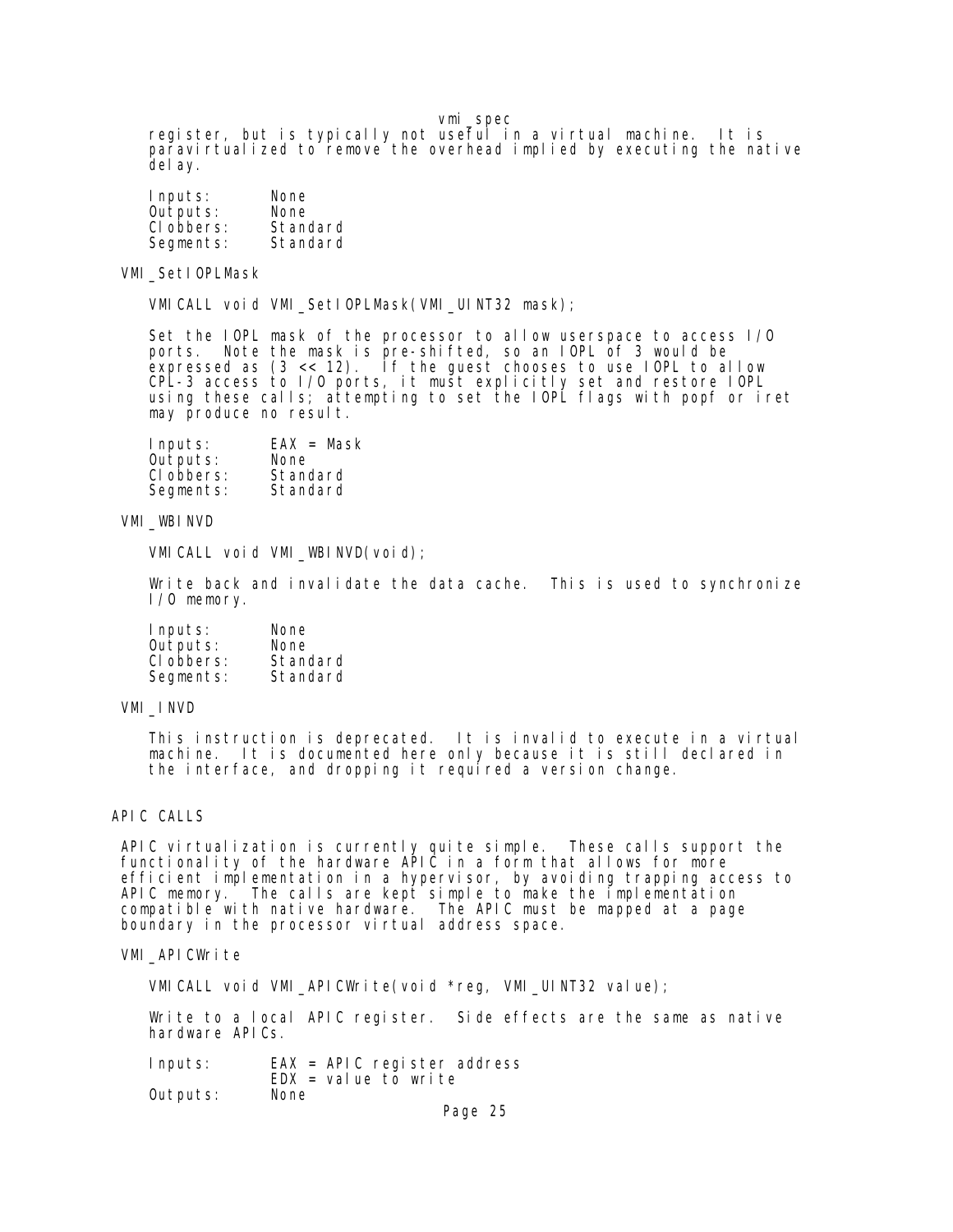| CI obbers: | Standard |
|------------|----------|
| Segments:  | Standard |

VMI\_APICRead

VMI CALL VMI\_UINT32 VMI\_APICRead(void \*reg);

 Read from a local APIC register. Side effects are the same as native hardware APICs.

| Inputs:    | $EAX = APIC$ register address |
|------------|-------------------------------|
| Outputs:   | $EAX = APIC$ register value   |
| CI obbers: | Standard                      |
| Segments:  | Standard                      |

#### TIMER CALLS

 The VMI interfaces define a highly accurate and efficient timer interface that is available when running inside of a hypervisor. This is an optional but highly recommended feature which avoids many of the problems presented by classical timer virtualization. It provides notions of stolen time, counters, and wall clock time which allows the VM to get the most accurate information in a way which is free of races and legacy hardware dependence.

VMI\_GetWallclockTime

VMI\_NANOSECS VMICALL VMI\_GetWallclockTime(void);

 VMI\_GetWallclockTime returns the current wallclock time as the number of nanoseconds since the epoch. Nanosecond resolution along with the 64-bit unsigned type provide over 580 years from epoch until rollover. The wallclock time is relative to the host's wallclock time.

| Inputs:    | None                                              |
|------------|---------------------------------------------------|
| Outputs:   | $EAX = Iow word$ wallclock time in nanoseconds    |
|            | $EDX = hi$ gh word, wallclock time in nanoseconds |
| CI obbers: | Standard                                          |
| Segments:  | Standard                                          |

VMI\_WallclockUpdated

VMI\_BOOL VMICALL VMI\_WallclockUpdated(void);

 VMI\_WallclockUpdated returns TRUE if the wallclock time has changed relative to the real cycle counter since the previous time that VMI\_WallclockUpdated was polled. For example, while a VM is suspended, the real cycle counter will halt, but wallclock time will continue to advance. Upon resuming the VM, the first call to VMI\_WallclockUpdated will return TRUE.

Inputs: None<br>Outputs: EAX  $EAX = 0$  for FALSE, 1 for TRUE<br>Standard Clobbers: Standard<br>Segments: Standard Segments:

### VMI\_GetCycleFrequency

VMICALL VMI CYCLES VMI GetCycleFrequency(void);

 VMI\_GetCycleFrequency returns the number of cycles in one second. This value can be used by the guest to convert between cycles and other time Page 26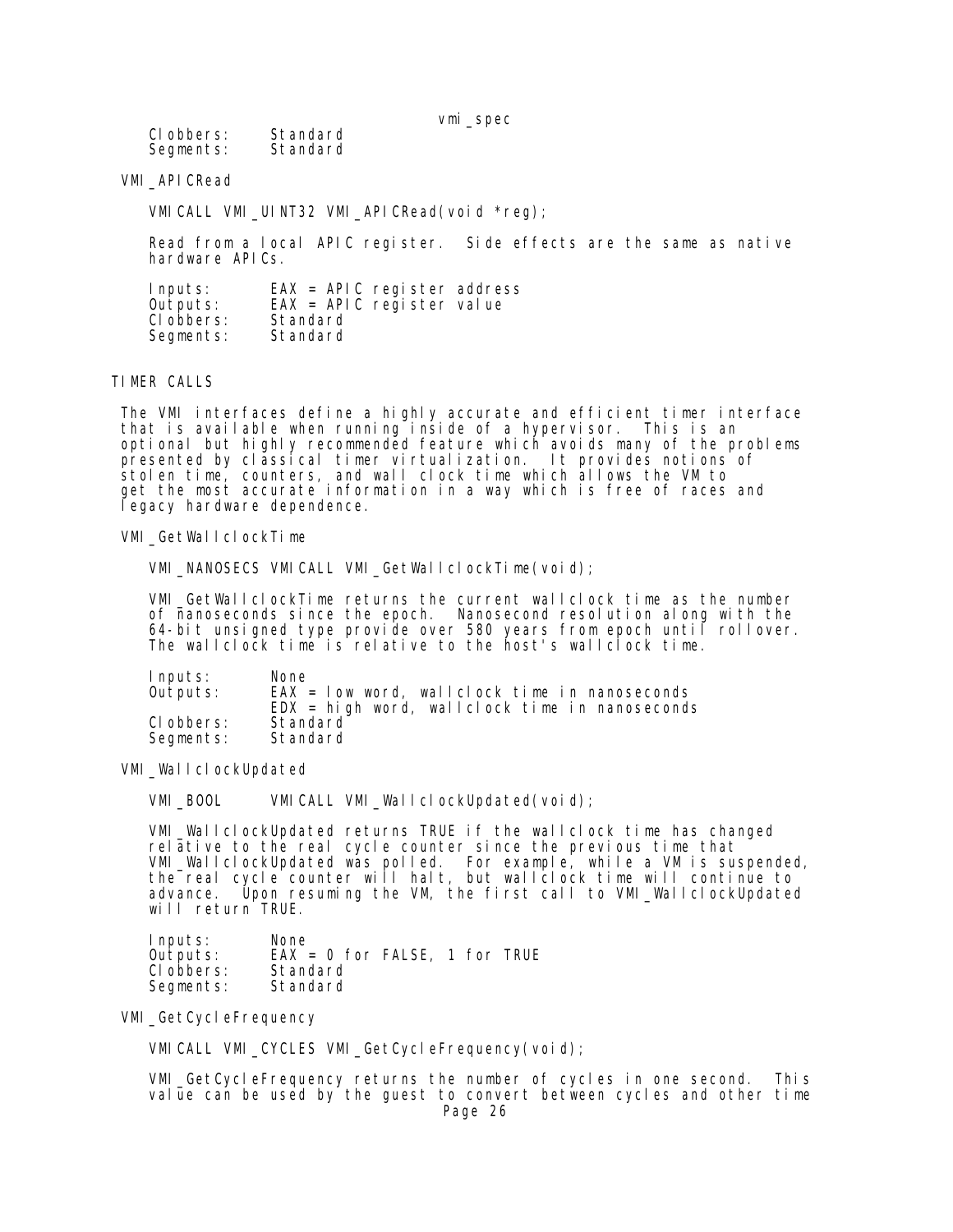uni ts.

| Inputs:    | None                                 |
|------------|--------------------------------------|
| Outputs:   | $EAX = Iow word, cycle frequency$    |
|            | $EDX = hi gh word$ , cycle frequency |
| CI obbers: | Standard                             |
| Segments:  | Standard                             |

## VMI\_GetCycleCounter

VMICALL VMI\_CYCLES VMI\_GetCycleCounter(VMI\_UINT32 whichCounter);

 VMI\_GetCycleCounter returns the current value, in cycles units, of the counter corresponding to 'whichCounter' if it is one of VMI\_CYCLES\_REAL, VMI\_CYCLES\_AVAILABLE or VMI\_CYCLES\_STOLEN. VMI\_GetCycleCounter returns 0 for any other value of 'whichCounter'.

| Inputs:    | $EAX = counter index, one of$    |  |
|------------|----------------------------------|--|
|            | #define VMI_CYCLES_REAL          |  |
|            | #define VMI_CYCLES_AVAI LABLE    |  |
|            | #define VMI_CYCLES_STOLEN        |  |
| Outputs:   | $EAX = Iow word, cycle counter$  |  |
|            | $EDX = high word, cycle counter$ |  |
| CI obbers: | Standard                         |  |
| Segments:  | Standard                         |  |

## VMI\_SetAlarm

 VMICALL void VMI\_SetAlarm(VMI\_UINT32 flags, VMI\_CYCLES expiry, VMI\_CYCLES period);

 VMI\_SetAlarm is used to arm the vcpu's alarms. The 'flags' parameter is used to specify which counter's alarm is being set (VMI\_CYCLES\_REAL or VMI\_CYCLES\_AVAILABLE), how to deliver the alarm to the vcpu (VMI\_ALARM\_WIRED\_IRQ0 or VMI\_ALARM\_WIRED\_LVTT), and the mode (VMI\_ALARM\_IS\_ONESHOT or VMI\_ALARM\_IS\_PERIODIC). If the alarm is set against the VMI\_ALARM\_STOLEN counter or an undefined counter number, the call is a nop. The 'expiry' parameter indicates the expiry of the alarm, and for periodic alarms, the 'period' parameter indicates the period of the alarm. If the value of 'period' is zero, the alarm is armed as a one-shot alarm regardless of the mode specified by 'flags'. Finally, a call to VMI\_SetAlarm for an alarm that is already armed is equivalent to first calling VMI\_CancelAlarm and then calling VMI\_SetAlarm, except that the value returned by VMI\_CancelAlarm is not accessible.

/\* The alarm interface 'flags' bits. [TBD: exact format of 'flags'] \*/

| Inputs:            | $EAX = f \text{ lags value}, \text{ cycle counter number or ed with}$ |            |
|--------------------|-----------------------------------------------------------------------|------------|
|                    | #define VMI_ALARM_WIRED_IRQ0                                          | 0x00000000 |
|                    | #define VMI_ALARM_WIRED_LVTT                                          | 0x00010000 |
|                    | #define VMI_ALARM_IS_ONESHOT                                          | 0x00000000 |
|                    | #define VMI_ALARM_IS_PERIODIC                                         | 0x00000100 |
|                    | EDX<br>$=$ low word, alarm expiry                                     |            |
|                    | ECX<br>$=$ high word, alarm expiry                                    |            |
|                    | $ST(0) = Iow word$ , al arm expiry                                    |            |
|                    | $ST(1)$ = high word, alarm expiry                                     |            |
| Outputs:           | None                                                                  |            |
| CI obbers:         | Standard                                                              |            |
| Segments: Standard |                                                                       |            |

VMI\_CancelAlarm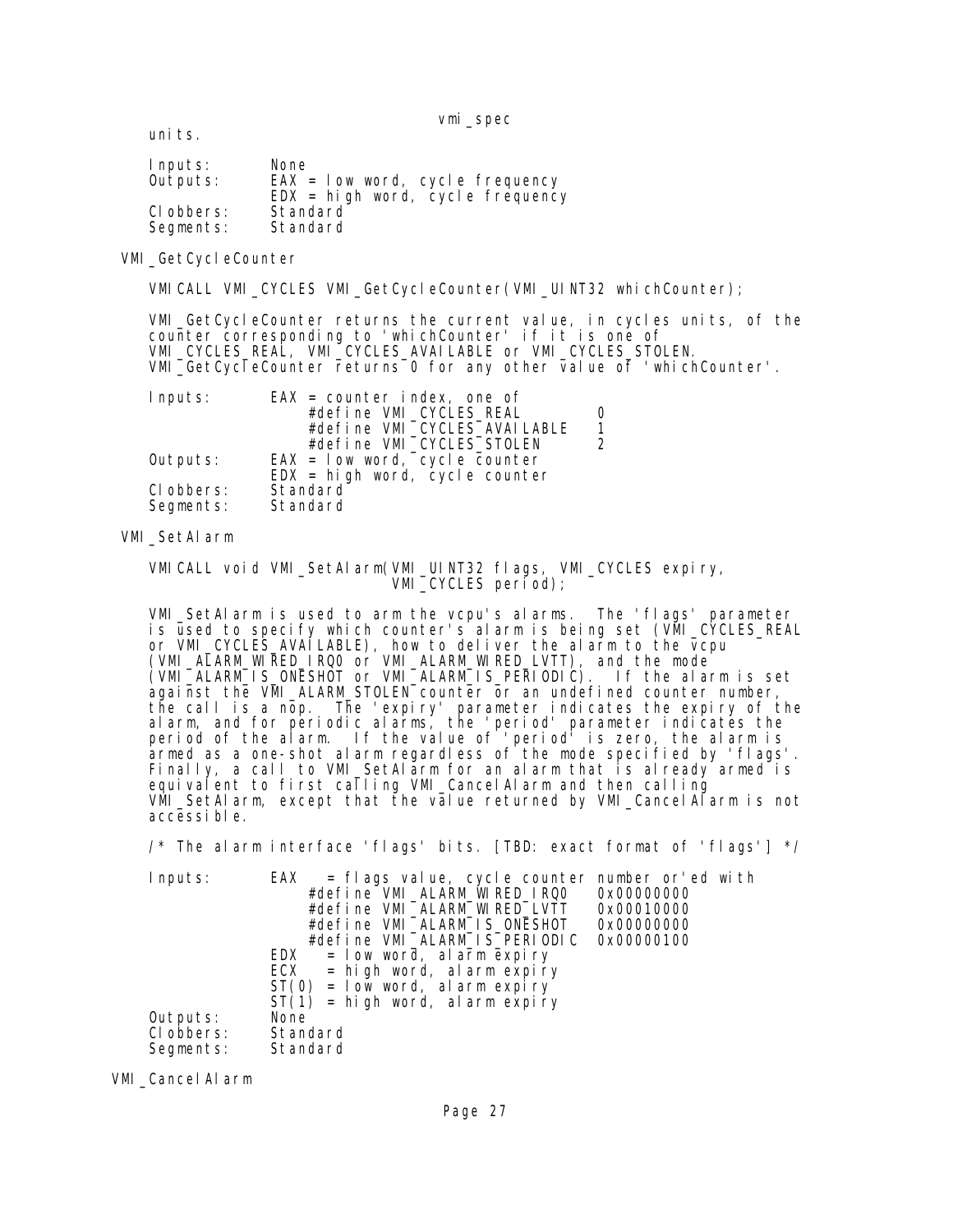vmi\_spec VMICALL VMI\_BOOL VMI\_CancelAlarm(VMI\_UINT32 flags);

 VMI\_CancelAlarm is used to disarm an alarm. The 'flags' parameter indicates which alarm to cancel (VMI\_CYCLES\_REAL or VMI\_CYCLES\_AVAILABLE). The return value indicates whether or not the cancel succeeded. A return value of FALSE indicates that the alarm was already disarmed either because a) the alarm was never set or b) it was a one-shot alarm and has already fired (though perhaps not yet delivered to the guest). TRUE indicates that the alarm was armed and either a) the alarm was one-shot and has not yet fired (and will no longer fire until it is rearmed) or b) the alarm was periodic.

 Inputs: EAX = cycle counter number Outputs: EAX = 0 for FALSE, 1 for TRUE Clobbers: Standard<br>Segments: Standard Segments:

### MMU CALLS

 The MMU plays a large role in paravirtualization due to the large performance opportunities realized by gaining insight into the guest machine's use of page tables. These calls are designed to accommodate the existing MMU functionality in the guest OS while providing the hypervisor with hints that can be used to optimize performance to a large degree.

VMI\_SetLinearMapping

 VMICALL void VMI\_SetLinearMapping(int slot, VMI\_UINT32 va, VMI\_UINT32 pages, VMI\_UINT32 ppn);

 /\* The number of VMI address translation slot \*/ #define VMI\_LINEAR\_MAP\_SLOTS 4

Register a virtual to physical translation of virtual address range to<br>physical pages. This may be used to register single pages or to This may be used to register single pages or to register large ranges. There is an upper limit on the number of active mappings, which should be sufficient to allow the hypervisor and VMI layer to perform page translation without requiring dynamic storage. Translations are only required to be registered for addresses used to access page table entries through the VMI page table access functions. The guest is free to use the provided linear map slots in a manner that it finds most convenient. Kernels which linearly map a large chunk of physical memory and use page tables in this linear region will only need to register one such region after initialization of the VMI. Hypervisors which do not require linear to physical conversion hints are free to leave these calls as NOPs, which is the default when inlined into the native kernel.

| Inputs:                             | EAX<br>= linear map slot<br><b>EDX</b><br>= virtual address start of mapping<br>ECX<br>$=$ number of pages in mapping |
|-------------------------------------|-----------------------------------------------------------------------------------------------------------------------|
| Outputs:<br>CI obbers:<br>Segments: | $ST(0)$ = physical frame number to which pages are mapped<br>None<br>Standard<br>Standard                             |

VMI\_FlushTLB

VMICALL void VMI\_FlushTLB(int how);

 Flush all non-global mappings in the TLB, optionally flushing global mappings as well. The VMI\_FLUSH\_TLB flag should always be specified, Page 28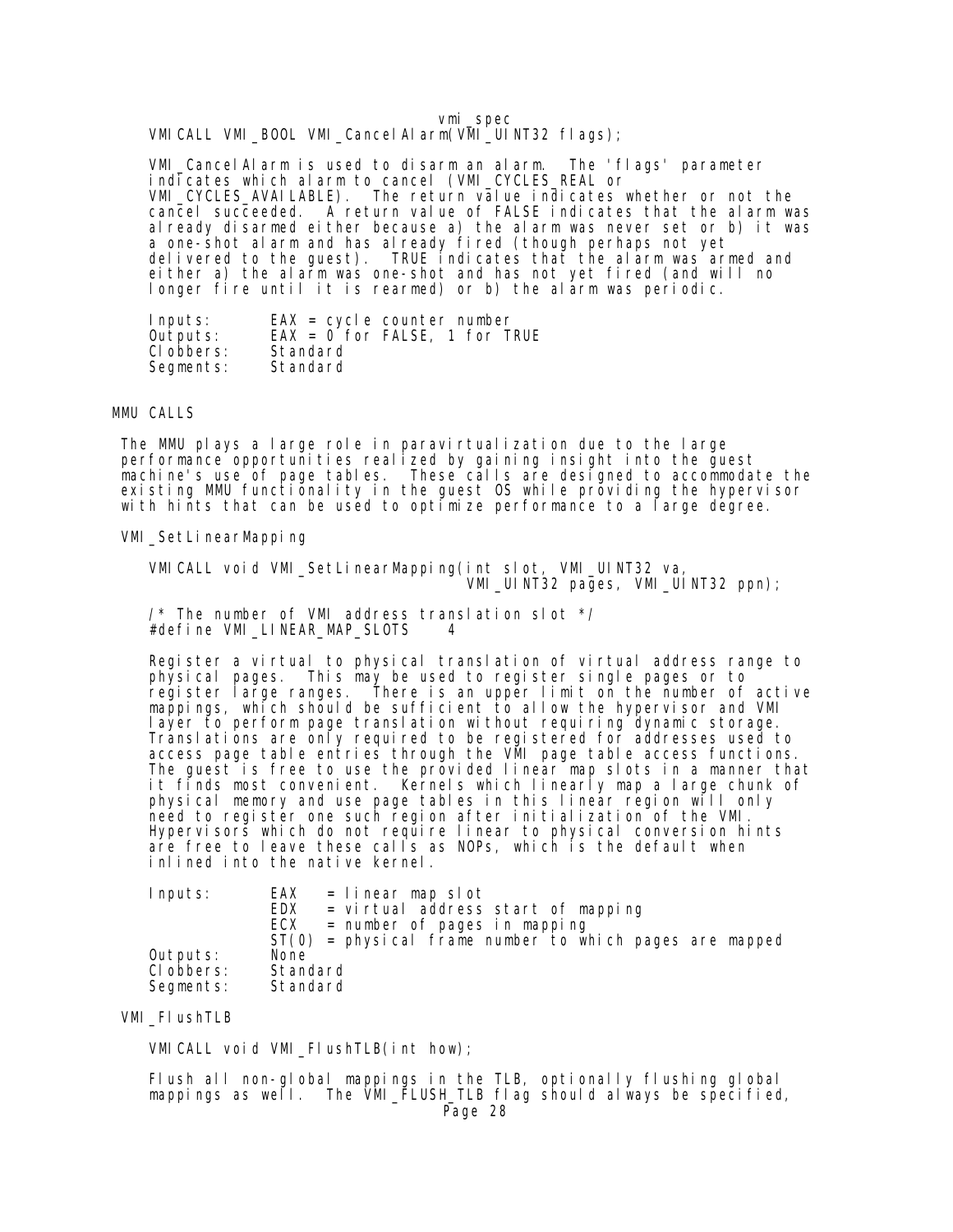|                                                  |  |  | vmi spec |  |
|--------------------------------------------------|--|--|----------|--|
| optionally or ed with the VMI_FLUSH_GLOBAL flag. |  |  |          |  |

| Inputs:    | $EAX = f$ ush type         |      |
|------------|----------------------------|------|
|            | #define VMI_FLUSH_TLB      | 0x01 |
|            | #define VMI_FLUSH_GLOBAL   | 0x02 |
| Outputs:   | None                       |      |
| CI obbers: | Standard, memory (implied) |      |
| Segments:  | Standard                   |      |

VMI\_Inval Page

VMICALL void VMI\_InvalPage(VMI\_UINT32 va);

 Invalidate the TLB mapping for a single page or large page at the given virtual address.

| Inputs:    | $EAX = virtual address$    |
|------------|----------------------------|
| Outputs:   | None                       |
| CI obbers: | Standard, memory (implied) |
| Segments:  | Standard                   |

 The remaining documentation here needs updating when the PTE accessors are simplified.

70) VMI\_SetPte

void VMI\_SetPte(VMI\_PTE pte, VMI\_PTE \*ptep);

 Assigns a new value to a page table / directory entry. It is a requirement that ptep points to a page that has already been registered with the hypervisor as a page of the appropriate type using the VMI\_RegisterPageUsage function.

71) VMI\_SwapPte

VMI\_PTE VMI\_SwapPte(VMI\_PTE pte, VMI\_PTE \*ptep);

 Write 'pte' into the page table entry pointed by 'ptep', and returns the old value in 'ptep'. This function acts atomically on the PTE to provide up to date A/D bit information in the returned value.

72) VMI\_TestAndSetPteBit

VMI\_BOOL VMI\_TestAndSetPteBit(VMI\_INT bit, VMI\_PTE \*ptep);

 Atomically set a bit in a page table entry. Returns zero if the bit was not set, and non-zero if the bit was set.

73) VMI\_TestAndClearPteBit

VMI\_BOOL VMI\_TestAndSetClearBit(VMI\_INT bit, VMI\_PTE \*ptep);

 Atomically clear a bit in a page table entry. Returns zero if the bit was not set, and non-zero if the bit was set.

- 74) VMI\_SetPteLong
- 75) VMI\_SwapPteLong
- 76) VMI\_TestAndSetPteBitLong
- 77) VMI\_TestAndClearPteBitLong

 void VMI\_SetPteLong(VMI\_PAE\_PTE pte, VMI\_PAE\_PTE \*ptep); VMI\_PAE\_PTE VMI\_SwapPteLong(VMI\_UINT64 pte, VMI\_PAE\_PTE \*ptep); VMI\_BOOL VMI\_TestAndSetPteBitLong(VMI\_INT bit, VMI\_PAE\_PTE \*ptep); Page 29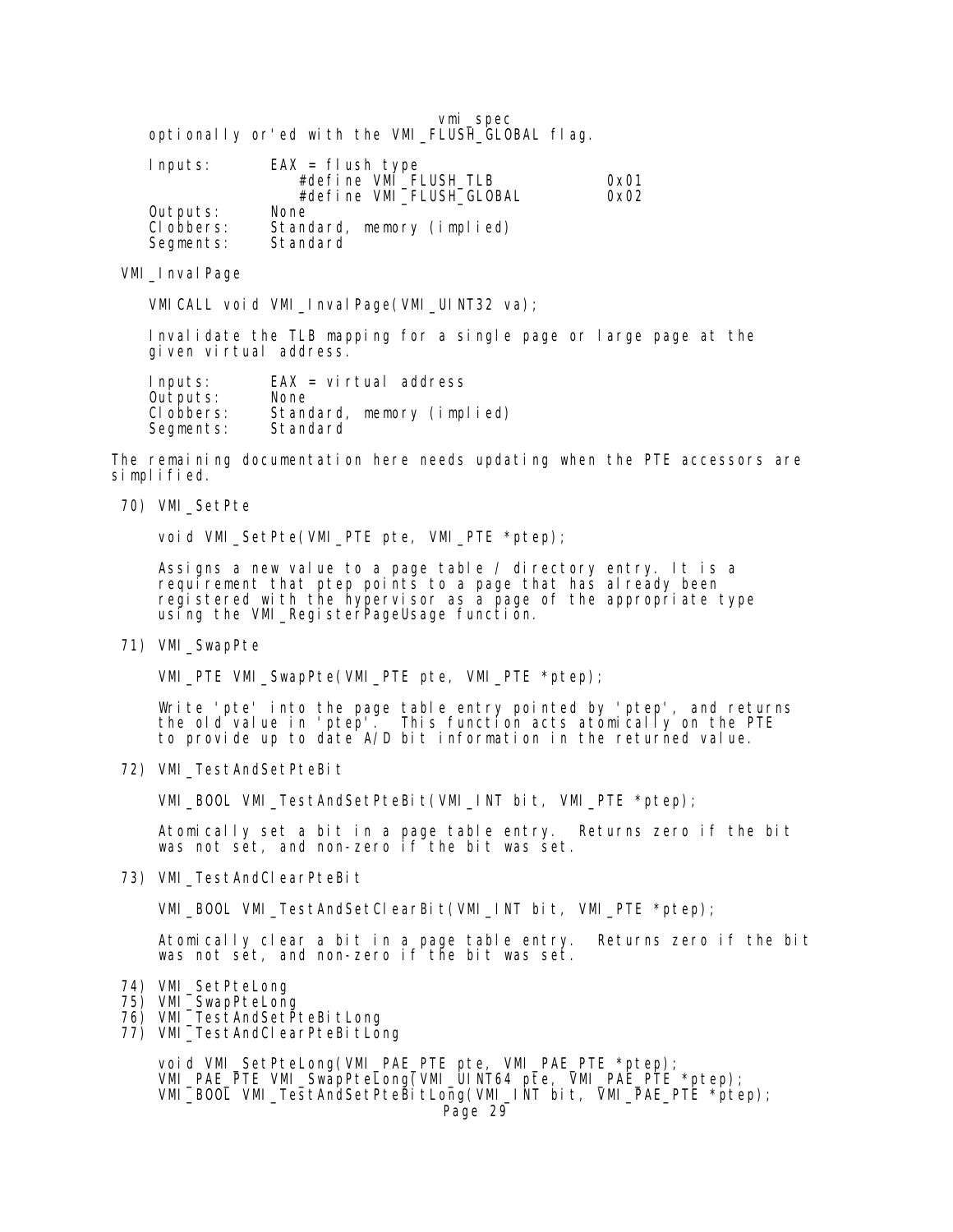VMI\_BOOL VMI\_TestAndSetClearBitLong(VMI\_INT bit, VMI\_PAE\_PTE \*ptep);

 These functions act identically to the 32-bit PTE update functions, but provide support for PAE mode. The calls are guaranteed to never create a temporarily invalid but present page mapping that could be accidentally prefetched by another processor, and all returned bits are guaranteed to be atomically up to date.

> One special exception is the VMI\_SwapPteLong function only provides synchronization against A/D bits from other processors, not against other invocations of VMI\_SwapPteLong.

78) VMI\_CI onePageTabl e VMI\_CI onePageDirectory

#define VMI\_MKCLONE(start, count) (((start) << 16) | (count))

 void VMI\_ClonePageTable(VMI\_UINT32 dstPPN, VMI\_UINT32 srcPPN, VMI\_UINT32 flags); void VMI\_CIonePageDirectory(VMI\_UINT32 dstPPN, VMI\_UINT32 srcPPN, VMI $\_$ UINT32 flags);

 These functions tell the hypervisor to allocate a page shadow at the PT or PD level using a shadow template. Because of the availability of bits in the flags, these calls may be merged together as well as flag the PAE-ness of the shadows.

- 80) VMI\_RegisterPageUsage
- 81) VMI\_ReleasePage

| #define VMI_PAGE_PT   | 0x01 |
|-----------------------|------|
| #define VMI_PAGE_PD   | 0x02 |
| #define VMI_PAGE_PDP  | 0x04 |
| #define VMI_PAGE_PML4 | 0x08 |
| #define VMI_PAGE_GDT  | 0x10 |
| #define VMI_PAGE_LDT  | 0x20 |
| #define VMI PAGE IDT  | 0x40 |
| #define VMI_PAGE_TSS  | 0x80 |

 void VMI\_RegisterPageUsage(VMI\_UINT32 ppn, int flags); void VMI\_ReleasePage(VMI\_UINT32 ppn, int flags);

> These are used to register a page with the hypervisor as being of a particular type, for instance, VMI\_PAGE\_PT says it is a page table page.

## 85) VMI\_SetDeferredMode

void VMI\_SetDeferredMode(VMI\_UINT32 deferBits);

 Set the lazy state update mode to the specified set of bits. This allows the processor, hypervisor, or VMI layer to lazily update certain CPU and MMU state. When setting this to a more permissive setting, no flush is implied, but when clearing bits in the current defer mask, all pending state will be flushed.

The 'deferBits' is a mask specifying how to flush.

#define VMI\_DEFER\_NONE 0x00

 Disallow all asynchronous state updates. This is the default state.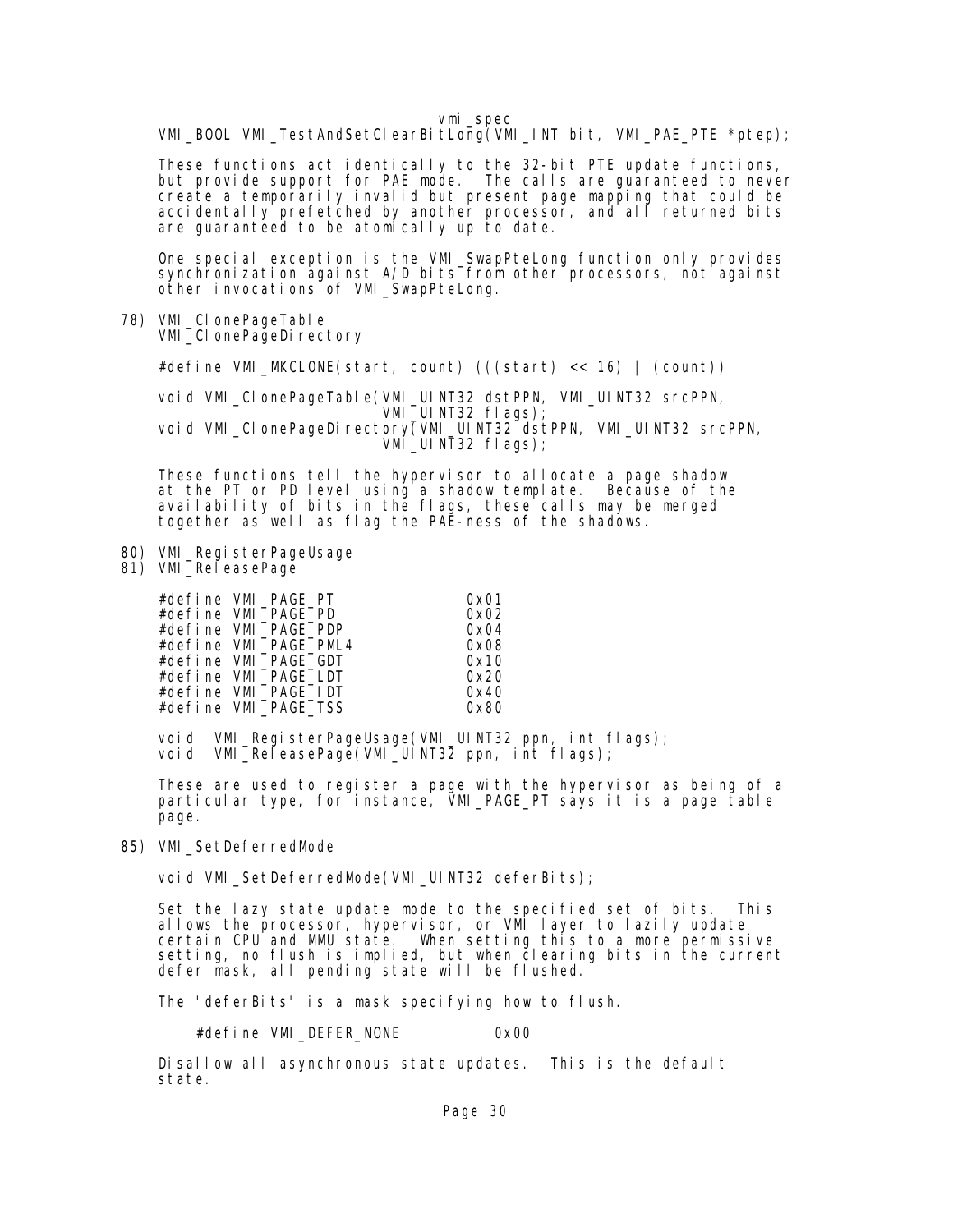vmi\_spec<br>0x01

Flush all pending page table updates. Note that page faults, invalidations and TLB flushes will implicitly flush all pending updates.

#define VMI\_DEFER\_CPU 0x02

 Allow CPU state updates to control registers to be deferred, with the exception of updates that change FPU state. This is useful for combining a reload of the page table base in CR3 with other updates, such as the current kernel stack.

#define VMI\_DEFER\_DT 0x04

 Allow descriptor table updates to be delayed. This allows the VMI\_UpdateGDT / IDT / LDT calls to be asynchronously queued.

86) VMI\_FIushDeferredCalls

void VMI\_FIushDeferredCalls(void);

 Flush all asynchronous state updates which may be queued as a result of setting deferred update mode.

Appendix B - VMI C prototypes

 Most of the VMI calls are properly callable C functions. Note that for the absolute best performance, assembly calls are preferable in some cases, as they do not imply all of the side effects of a C function call, such as register clobber and memory access. Nevertheless, these wrappers serve as a useful interface definition for higher level languages.

 In some cases, a dummy variable is passed as an unused input to force proper alignment of the remaining register values.

The call convention for these is defined to be standard GCC convention with register passing. The regparm call interface is documented at: The regparm call interface is documented at:

http://gcc.gnu.org/onlinedocs/gcc/Function-Attributes.html

Types used by these calls:

VMI\_UINT64 64 bit unsigned integer<br>VMI\_UINT32 32 bit unsigned integer VMI\_UINT32 32 bit unsigned integer<br>VMI\_UINT16 16 bit unsigned integer VMI\_UINT16 16 bit unsigned integer<br>VMI\_UINT8 8 bit unsigned integer<br>VMI\_INT 32 bit integer<br>VMI\_UINT 32 bit unsigned integer<br>VMI\_DTR 6 byte compressed descr 8 bit unsigned integer 32 bit integer 32 bit unsigned integer 6 byte compressed descriptor table limit/base VMI\_PTE 4 byte page table entry (or page directory) VMI\_LONG\_PTE 8 byte page table entry (or PDE or PDPE) VMI\_SELECTOR 16 bit segment selector<br>VMI\_BOOL\_\_\_\_\_32 bit unsigned integer VMI\_BOOL 32 bit unsigned integer 64 bit unsigned integer VMI\_NANOSECS 64 bit unsigned integer

 #ifndef VMI\_PROTOTYPES\_H #define VMI\_PROTOTYPES\_H

 $\frac{1}{2}$  Insert local type definitions here  $\frac{1}{2}$ Page 31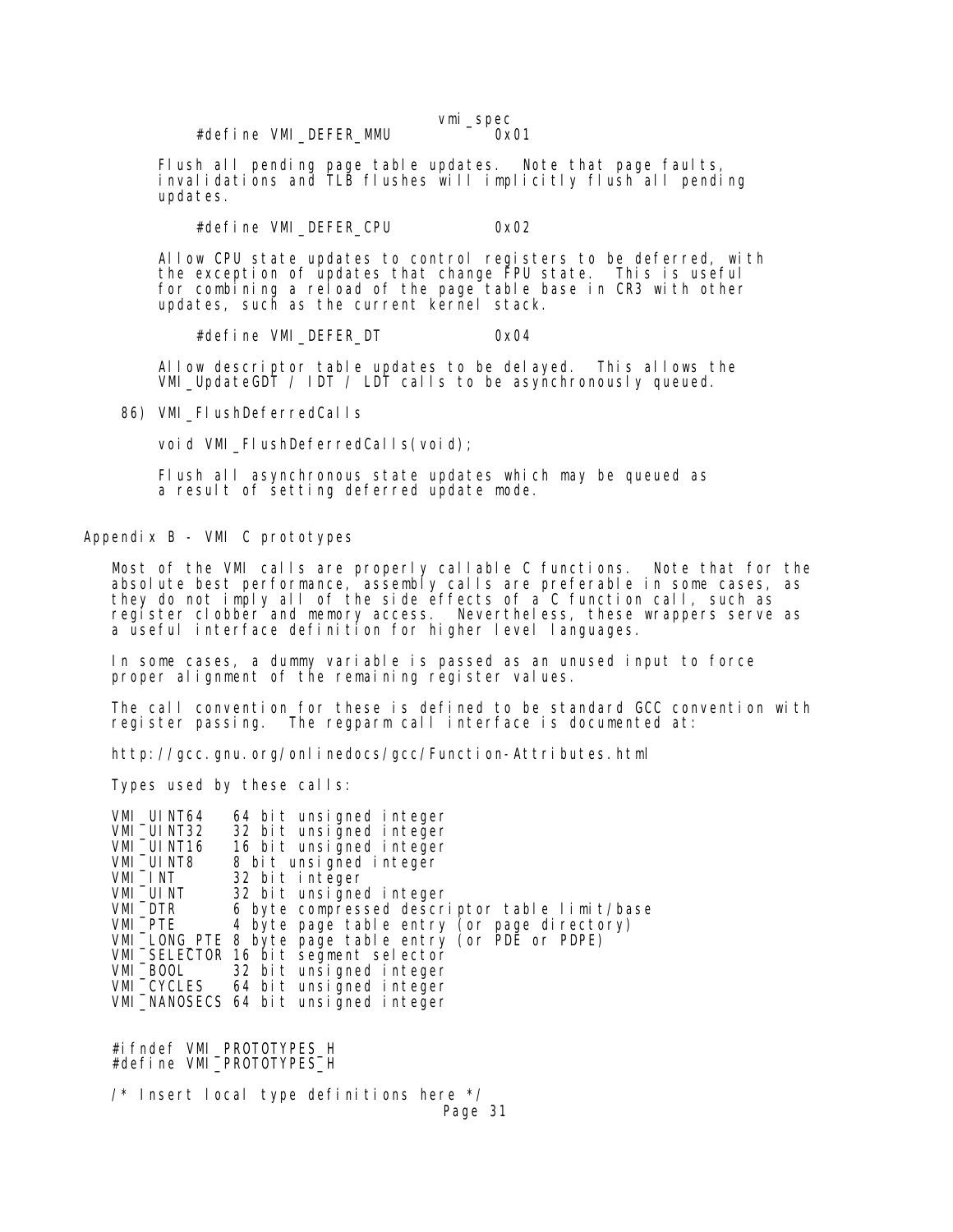vmi\_spec typedef struct VMI\_DTR { uint16 limit; uint32 offset  $_$ -attribute<sub>-((packed));</sub> } VMI\_DTR; typedef struct APState { VMI\_UINT32 cr0; VMI\_UINT32 cr2; VMI\_UINT32 cr3; VMI\_UINT32 cr4; VMI\_UINT64 efer; VMI UINT32 eip; VMI\_UINT32 eflags; VMI\_UINT32 eax; VMI\_UINT32 ebx; VMI\_UINT32 ecx; VMI\_UINT32 edx; VMI\_UINT32 esp; VMI\_UINT32 ebp; VMI\_UINT32 esi; VMI\_UINT32 edi; VMI\_UINT16 cs; VMI $\overline{\phantom{a}}$ UINT16 ss; VMI\_UINT16 ds; VMI\_UINT16 es; VMI\_UINT16 fs; VMI\_UINT16 gs; VMI\_UINT16 ldtr; VMI\_UINT16 gdtrLimit; VMI\_UINT32 gdtrBase; VMI\_UINT32 idtrBase; VMI\_UINT16 idtrLimit; } APState; #define VMICALL \_\_attribute\_\_((regparm(3))) /\* CORE INTERFACE CALLS \*/ VMICALL void VMI\_Init(void); /\* PROCESSOR STATE CALLS \*/<br>VMICALL void VMI\_Disabl VMICALL void VMI\_DisableInterrupts(void); VMI\_EnableInterrupts(void); VMICALL VMI\_UINT VMI\_GetInterruptMask(void); VMICALL void VMI\_SetInterruptMask(VMI\_UINT mask); VMICALL void VMI\_Pause(void);<br>VMICALL void VMI\_Halt(void); VMICALL void VMI\_Halt(void);<br>VMICALL void VMI\_Shutdown(vo VMICALL void VMI\_Shutdown(void); VMI\_Reboot(VMI\_INT how); #define VMI\_REBOOT\_SOFT 0x0 #define VMI\_REBOOT\_HARD 0x1 void VMI\_SetInitialAPState(APState \*apState, VMI\_UINT32 apicID); /\* DESCRIPTOR RELATED CALLS \*/ VMI\_SetGDT(VMI\_DTR \*gdtr); VMICALL void VMI\_SetIDT(VMI\_DTR \*idtr); Page 32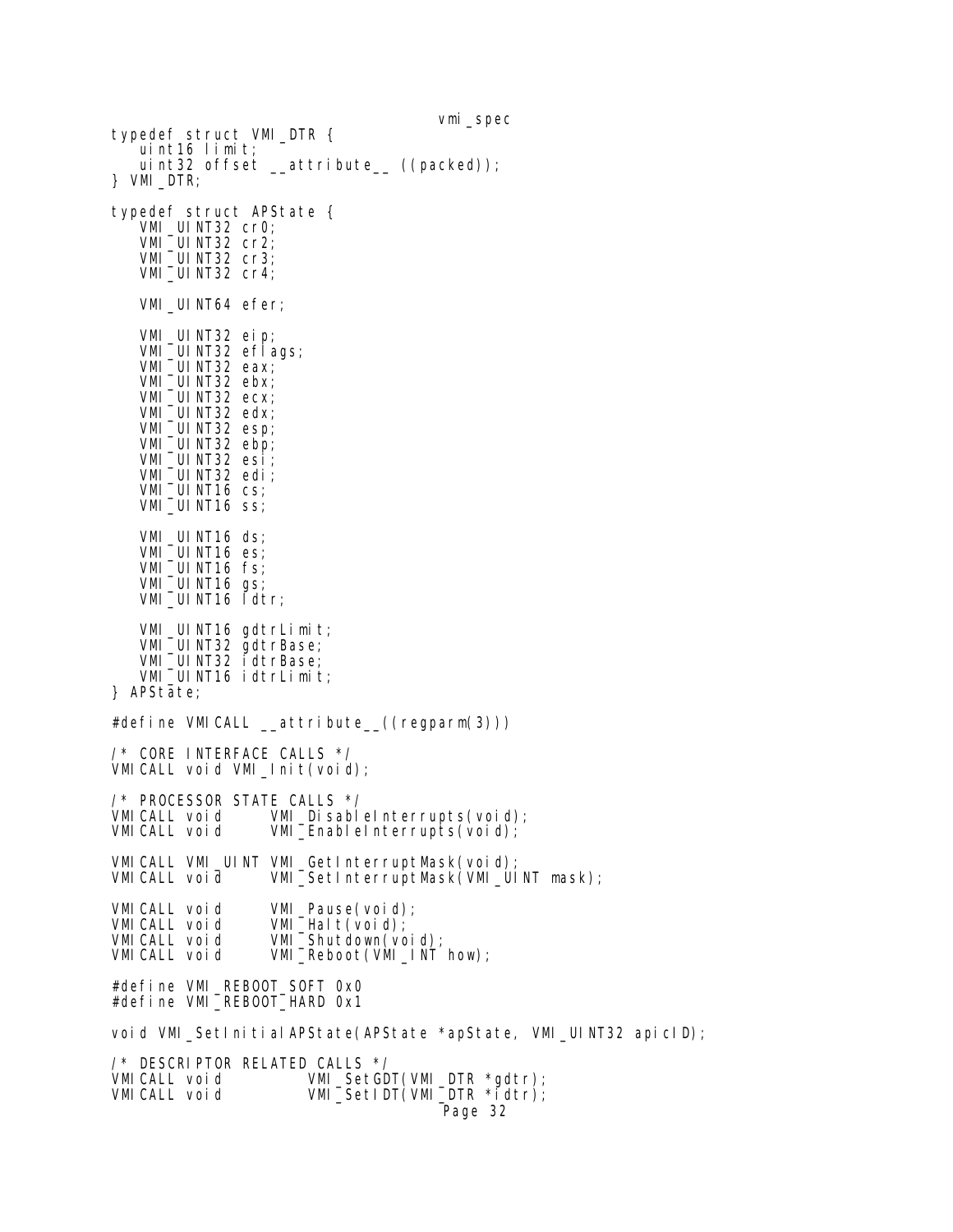vmi\_spec VMICALL void VMI\_SetLDT(VMI\_SELECTOR ldtSel); VMI\_SetTR(VMI\_SELECTOR ldtSel); VMICALL void VMI\_GetGDT(VMI\_DTR \*gdtr); VMICALL void VMI\_GetIDT(VMI\_DTR \*idtr); VMICALL VMI\_SELECTOR VMI\_GetLDT(void); VMICALL VMI\_SELECTOR VMI\_GetTR(void); VMICALL void VMI\_WriteGDTEntry(void \*gdt, VMI\_UINT entry, VMI\_UINT32 descLo, VMI\_UINT32 descHi); VMI\_WriteLDTEntry(void \*gdt, VMI UINT entry, VMI\_UINT32 descLo, VMI\_UINT32 descHi); VMICALL void VMI\_WriteIDTEntry(void \*gdt, VMI\_UINT entry, VMI\_UINT32 descLo, VMI\_UINT32 descHi); /\* CPU CONTROL CALLS \*/ VMICALL void VMI\_WRMSR(VMI\_UINT64 val, VMI\_UINT32 reg); VMICALL void VMI\_WRMSR\_SPLIT(VMI\_UINT32 valLo, VMI\_UINT32 valHi, VMI\_UINT32 reg); /\* Not truly a proper C function; use dummy to align reg in ECX \*/ VMICALL VMI\_UINT64 VMI\_RDMSR(VMI\_UINT64 dummy, VMI\_UINT32 reg); VMICALL void VMI\_SetCR0(VMI\_UINT val); VMICALL void VMI\_SetCR2(VMI\_UINT val); VMICALL void VMI\_SetCR3(VMI\_UINT val); VMI CALL void VMI\_SetCR4(VMI\_UINT val); VMICALL VMI UINT32 VMI GetCRO(void); VMI CALL VMI\_UI NT32 VMI\_GetCR2(void); VMI CALL VMI\_UI NT32 VMI\_GetCR3(void); VMI CALL VMI\_UINT32 VMI\_GetCR4(void); VMICALL void VMI\_CLTS(void); VMICALL void VMI\_SetDR(VMI\_UINT32 num, VMI\_UINT32 val); VMICALL VMI\_UINT32 VMI\_GetDR(VMI\_UINT32 num); /\* PROCESSOR INFORMATION CALLS \*/ VMICALL VMI\_UINT64 VMI\_RDTSC(void); VMICALL VMI\_UINT64 VMI\_RDPMC(VMI\_UINT64 dummy, VMI\_UINT32 counter); /\* STACK / PRIVILEGE TRANSITION CALLS \*/ VMICALL void VMI\_UpdateKernelStack(void \*tss, VMI\_UINT32 esp0); /\* I/O CALLS \*/ /\* Native port in EDX - use dummy \*/ VMICALL VMI\_UINT8 VMI\_INB(VMI\_UINT dummy, VMI\_UINT port); VMICALL VMI\_UINT16 VMI\_INW(VMI\_UINT dummy, VMI\_UINT port); VMICALL VMI\_UINT32 VMI\_INL(VMI\_UINT dummy, VMI\_UINT port); VMICALL void VMI\_OUTB(VMI\_UINT value, VMI\_UINT port); VMICALL void VMI\_OUTW(VMI\_UINT value, VMI\_UINT port); VMICALL void VMI\_OUTL(VMI\_UINT value, VMI\_UINT port); VMICALL void VMI\_IODelay(void);

Page 33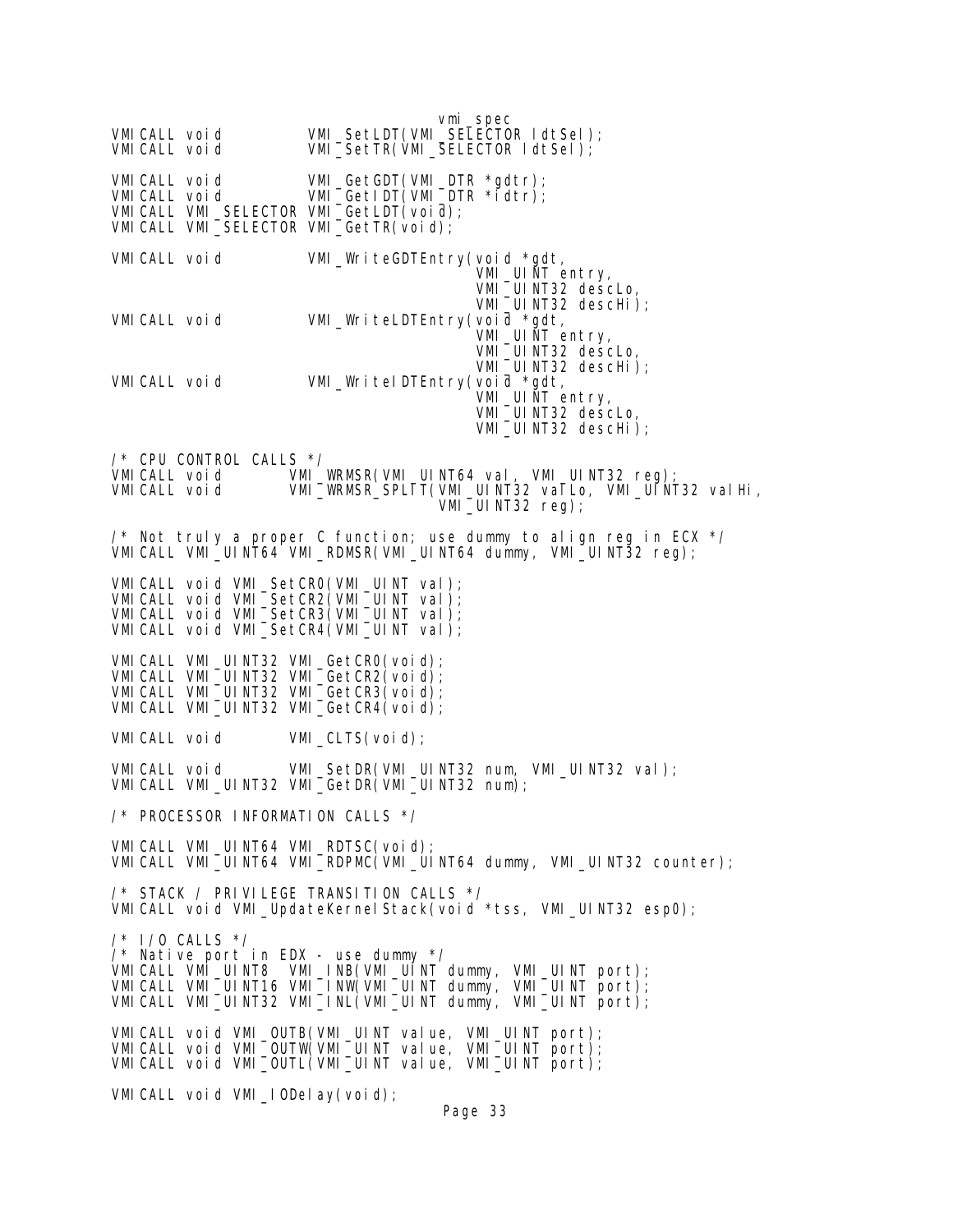vmi\_spec VMICALL void VMI\_WBINVD(void); VMICALL void VMI\_SetIOPLMask(VMI\_UINT32 mask); /\* APIC CALLS \*/ VMICALL void VMI\_APICWrite(void \*reg, VMI\_UINT32 value); VMICALL VMI\_UINT32 VMI\_APICRead(void \*reg); /\* TIMER CALLS \*/ VMICALL VMI\_NANOSECS VMI\_GetWallclockTime(void);<br>VMICALL VMI\_BOOL VMI\_WallclockUpdated(void); VMI $\overline{\phantom{a}}$ WallclockUpdated(void); /\* Predefined rate of the wallclock. \*/ #define VMI\_WALLCLOCK\_HZ 1000000000 VMICALL VMI\_CYCLES VMI\_GetCycleFrequency(void); VMICALL VMI\_CYCLES VMI\_GetCycleCounter(VMI\_UINT32 whichCounter); /\* Defined cycle counters \*/ #define VMI\_CYCLES\_REAL 0 #define VMI\_CYCLES\_AVAILABLE 1 #define VMI\_CYCLES\_STOLEN 2 VMICALL void VMI\_SetAlarm(VMI\_UINT32 flags, VMI\_CYCLES expiry, VMI\_CYCLES period); VMI CALL VMI\_BOOL VMI\_Cancel AI arm(VMI\_UINT32 flags); /\* The alarm interface 'flags' bits. [TBD: exact format of 'flags'] \*/ #define VMI\_ALARM\_COUNTER\_MASK 0x000000ff #define VMI\_ALARM\_WIRED\_IRQ0 0x00000000 #define VMI\_ALARM\_WIRED\_LVTT #define VMI\_ALARM\_IS\_ONESHOT 0x00000000 #define VMI\_ALARM\_IS\_PERIODIC 0x00000100 /\* MMU CALLS \*/ VMICALL void VMI\_SetLinearMapping(int slot, VMI\_UINT32 va, VMI\_UINT32 pages, VMI\_UINT32 ppn); /\* The number of VMI address translation slot \*/ #define VMI\_LINEAR\_MAP\_SLOTS 4 VMI CALL void VMI\_Inval Page(VMI\_UINT32 va); VMICALL void VMI\_FIushTLB(int how); /\* Flags used by VMI\_FlushTLB call \*/ #define VMI\_FLUSH\_TLB 0x01 #define VMI\_FLUSH\_GLOBAL 0x02 #endif

Appendix  $C -$  Sensitive  $x86$  instructions in the paravirtual environment

 This is a list of x86 instructions which may operate in a different manner when run inside of a paravirtual environment.

- ARPL continues to function as normal, but kernel segment registers may be different, so parameters to this instruction may need to be modified. (System)
- IRET the IRET instruction will be unable to change the IOPL, VM, VIF, VIP, or IF fields. (System) Page 34